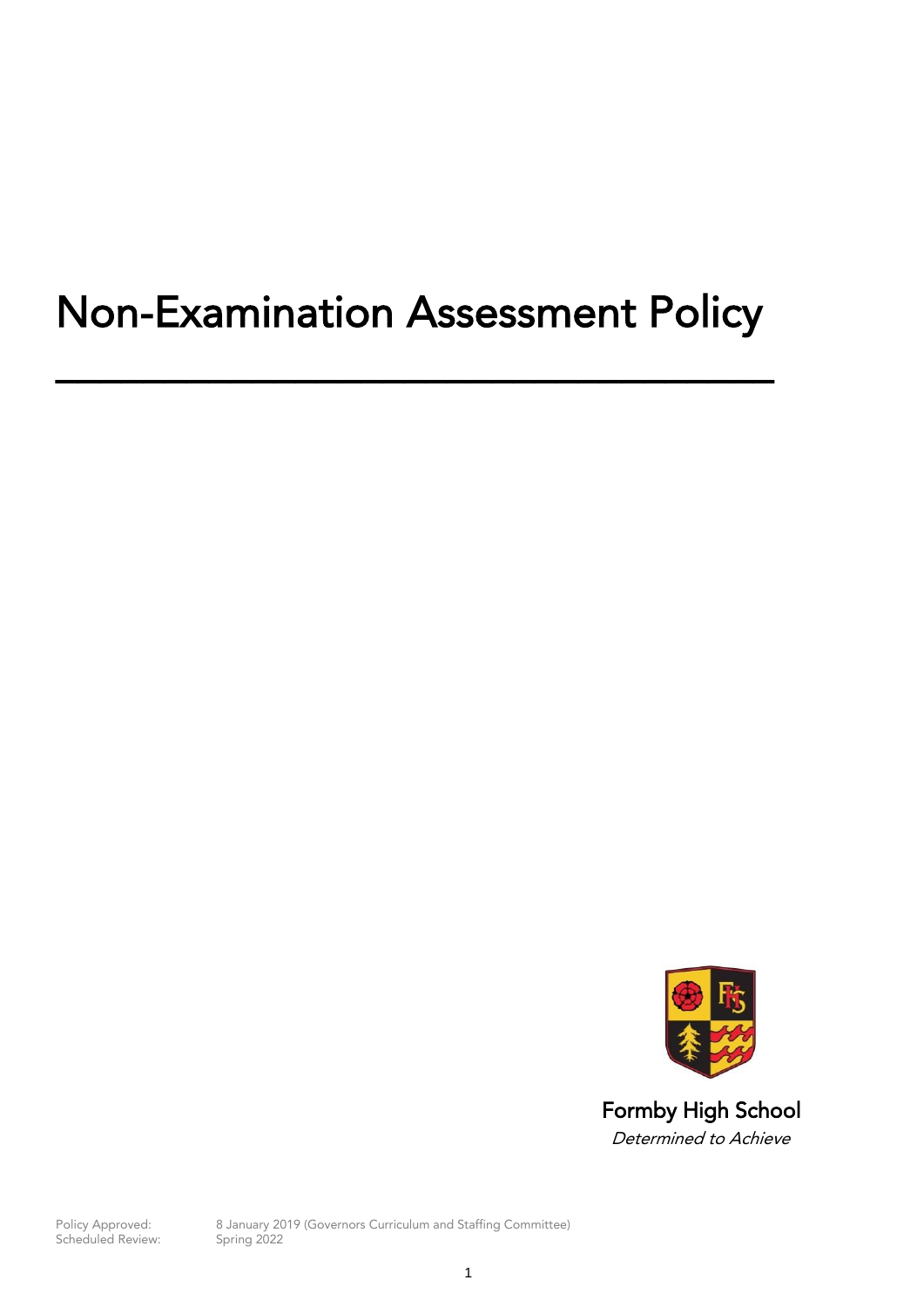## <span id="page-1-0"></span>Key staff involved in the conduct of non-examination assessments

| Role                                          | <b>Name</b>        |
|-----------------------------------------------|--------------------|
| <b>Head of Centre</b>                         | Mr D Mackenzie     |
| Quality Assurance Lead/Lead Internal Verifier | Mrs G Parkinson    |
| <b>Exams Officer</b>                          | Mrs M Hiller       |
| <b>SENCo</b>                                  | <b>Mrs E Dakin</b> |
| IT Manager                                    | Mr M Leatherbarrow |

This policy is reviewed annually by the Examinations Manager to ensure compliance with current regulations.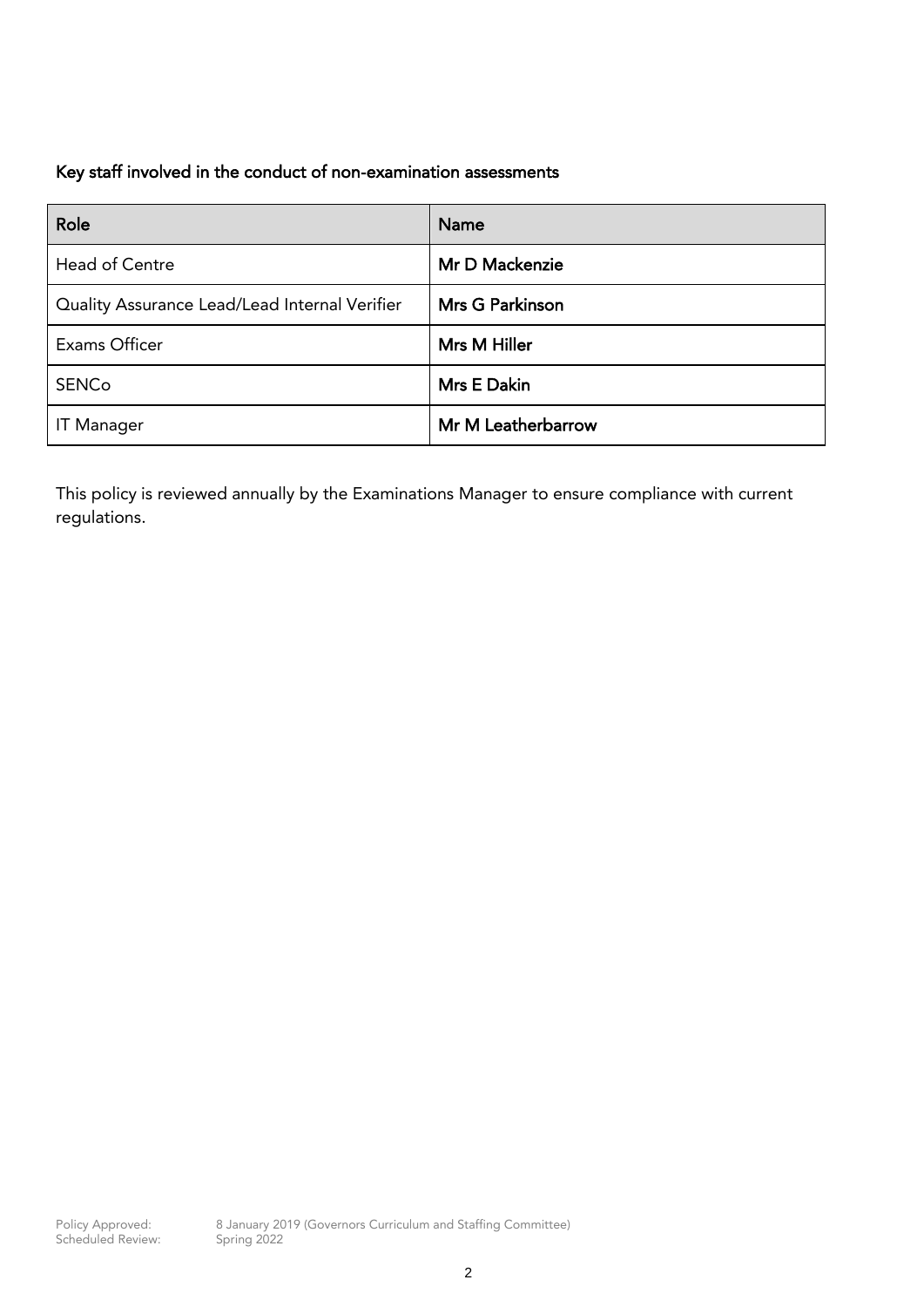## Contents

<span id="page-2-0"></span>

| Procedures for planning and managing non-examination assessments<br>$4 - 21$               |   |
|--------------------------------------------------------------------------------------------|---|
| Staff roles and responsibilities                                                           | 4 |
|                                                                                            |   |
|                                                                                            |   |
|                                                                                            |   |
|                                                                                            |   |
|                                                                                            |   |
|                                                                                            |   |
|                                                                                            |   |
|                                                                                            |   |
|                                                                                            |   |
|                                                                                            |   |
|                                                                                            |   |
|                                                                                            |   |
|                                                                                            |   |
|                                                                                            |   |
|                                                                                            |   |
|                                                                                            |   |
|                                                                                            |   |
|                                                                                            |   |
|                                                                                            |   |
|                                                                                            |   |
|                                                                                            |   |
|                                                                                            |   |
|                                                                                            |   |
| Practical Skills Endorsement for the A Level Sciences designed for use in England 14       |   |
| Spoken Language Endorsement for GCSE English Language specifications designed for use in   |   |
|                                                                                            |   |
| <b>Private Candidates</b><br>15                                                            |   |
|                                                                                            |   |
| Management of issues and potential risks associated with non-examination assessments 18-21 |   |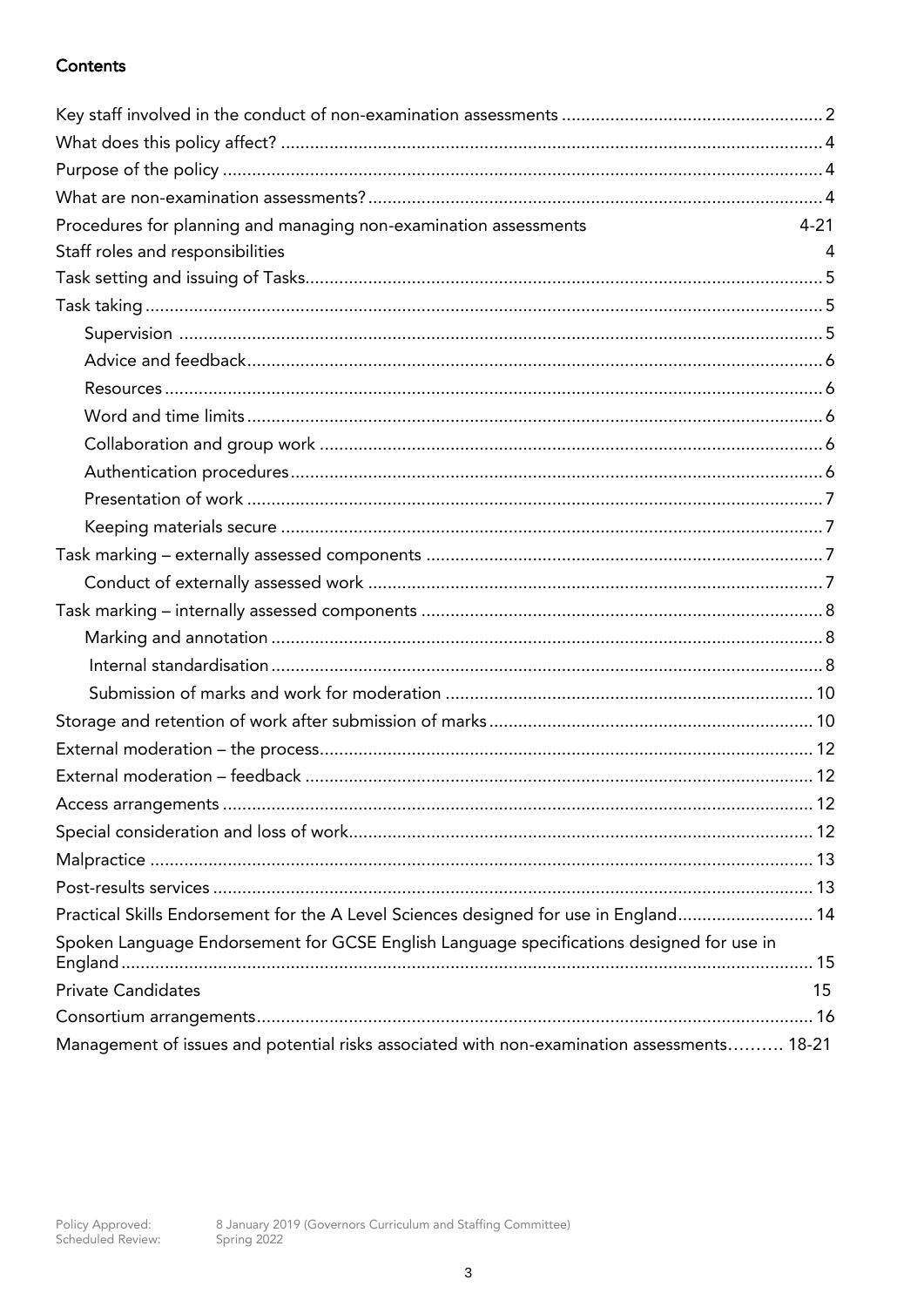### What does this policy affect?

This policy affects the delivery of subjects of GCE, GCSE, Level 2 and Level 3 vocational qualifications  $\frac{1}{2}$  and  $\frac{1}{2}$  are defined at  $\frac{1}{2}$  of  $\frac{1}{2}$  and  $\frac{1}{2}$  and  $\frac{1}{2}$  vocational  $\frac{1}{2}$  vocations  $\frac{1}{2}$  and  $\frac{1}{2}$  vocations  $\frac{1}{2}$  vocations  $\frac{1}{2}$  and  $\frac{1}{2}$  vocations  $\frac{1}{2}$  vo which contain a component(s) of non-examination assessment.

The regulator's definition of an examination is very narrow and, in effect, any type of assessment that is not 'externally set and taken by candidates at the same time under controlled conditions' is classified as non-examination assessment (NEA). 'NEA' therefore includes, but is not limited to, internal assessment. Externally marked and/or externally set practical examinations taken at different times across centres are classified as 'NEA'. (Definition taken directly from the JCQ publication 'Instructions for conducting non-examination assessments') 'Instructions for conducting non-examination assessments')

This publication is further referred to in this policy as [NEA.](http://www.jcq.org.uk/exams-office/non-examination-assessments)

<span id="page-3-0"></span>Purpose of the policy<br>The purpose of this policy, as defined by JCQ, is to:

- The purpose of the policy, as defined by JCQ, is to:<br>
 cover procedures for planning and managing non-examination assessments<br>
 define staff reles and responsibilities with respect to non-examination asses
	- define staff roles and responsibilities with respect to non-examination assessments
	- manage risks associated with non-examination assessments

<span id="page-3-1"></span>What are non-examination assessments?<br>Non-examination assessments measure subject-specific knowledge and skills that cannot be tested by timed written papers. There are three assessment stages and rules which apply to each stage. These rules often vary across subjects. The stages are:

- $\text{task setting}$ 
	- task taking<br>• task markin
	- task marking

#### ŗ Procedures for Planning and Managing Non-Examination Assessments

#### Staff roles and responsibilities

### Head of Centre

- Froca of Centre<br>Provides a signed declaration as part of the National Centre Number Register Annual<br>Undate to confirm awareness of and that relevant centre staff are adhering to the latest Update t[o confi](http://www.jcq.org.uk/exams-office/non-examination-assessments)rm awareness of and that relevant centre staff are adhering to the latest
	- Ensures the centre's non-examination assessment policy is fit for purpose<br>• Ensures the centre's internal appeals procedures clearly detail the pro
	- Ensures the centre's internal appeals procedures clearly detail the procedure to be<br>followed by candidates (or their parents/carers) appealing against internal assessment followed by candidates (or the calerman of the carers) and required internal a review of the centre's marking decisions (centre assessed marks) and requesting a review of the centre's marking

#### **Senior Leaders**

- Ensure the correc[t cond](http://www.jcq.org.uk/exams-office/non-examination-assessments)uct of non-examination assessments (including endorsements)<br>which comply with NEA and awarding body subject-specific instructions
	- Ensure the centre-wide calendar records assessment schedules by the start of the academic year

#### Quality assurance (QA) lead/Lead internal verifier

- Confirms with Curriculum Leaders that appropriate awarding body forms and templates for<br>non-examination assessments (including endorsements) are used by teachers and non-examination assessments (including endorsements) are used by teachers and
	- Ensures appropriate procedures are in place to internally standardise/verify the marks awarded by subject teachers in line with awarding body criteria awarded by subject teachers in line with awarding body criteria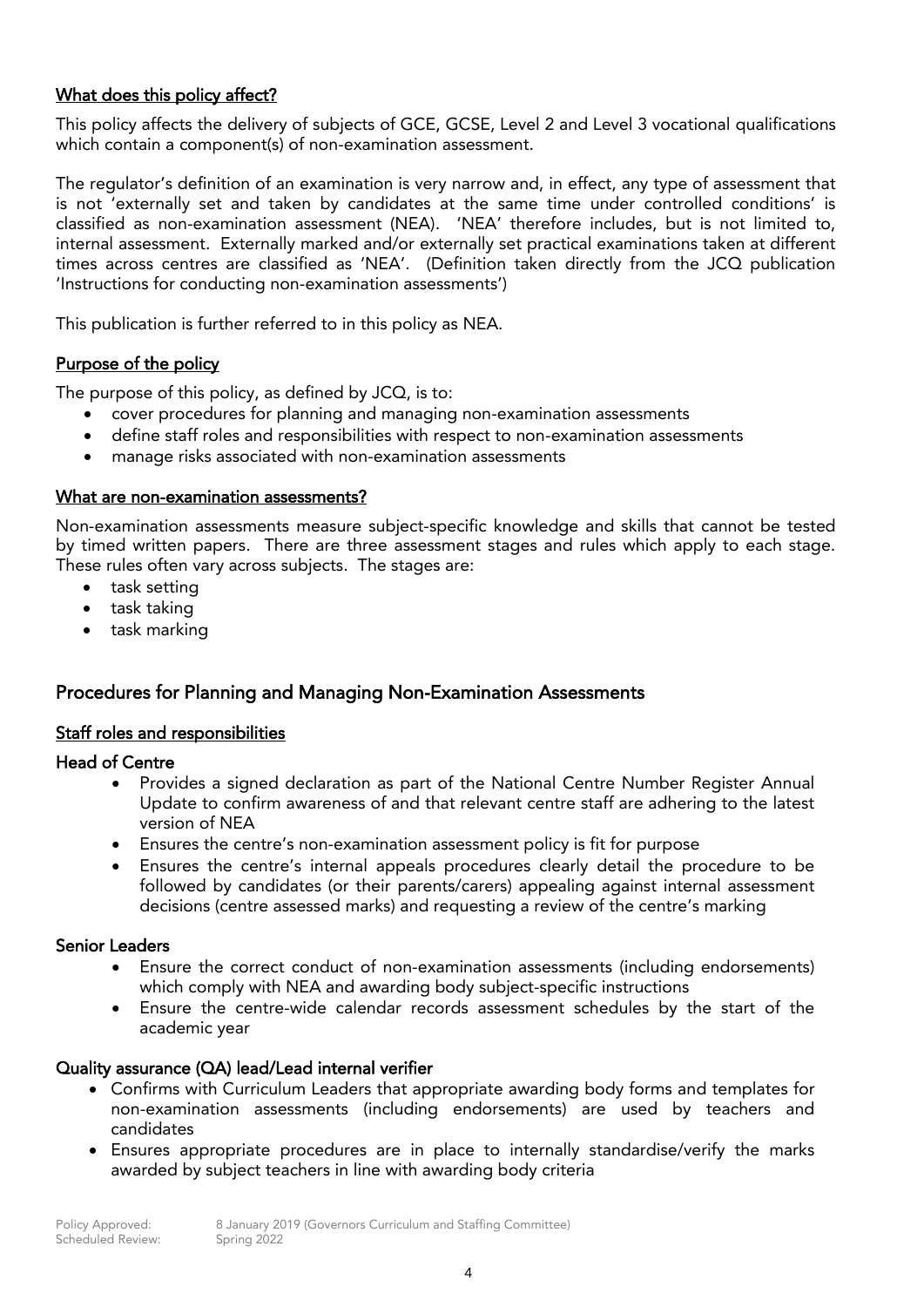- Ensures appropriate centre-devised templates are provided to capture/record relevant
- Ensures appropriate centre-devised templates are provided to capture/record relevant information is received and understood by candidates
- Where not provided by the awarding body, ensures a centre-devised template is provided for candidates to keep a detailed record of their own research planning resources etc. for candidates to keep a detailed record of the cord of their own research, planning,  $\sigma$

### Curriculum Leader

- **EXECURDER EXECURDER EXAMPLE AT A LEADER**<br> **•** Ensures subject teachers understand their role and responsibilities within the non-<br>
examination assessment process
	- Ensures NEA and relevant awarding body subject specific instructions are followed in relation to the conduct of non-examina[tion as](http://www.jcq.org.uk/exams-office/non-examination-assessments)sessments (including endorsements)
	- Works with the  $QA$  lead/Lead internal verifier to ensure appropriate procedures are followed to internally standardise/verify the marks awarded by subject teachers followed to internally standardise/verify the marks awarded by subject teachers

### **Subject Teacher**

- Understands and complies with the general instructions as detailed in [NEA](http://www.jcq.org.uk/exams-office/non-examination-assessments)<br>• Where these may also be provided by the awarding body, understands a
	- Where these may also be provided by the awarding body, understands and complies with the awarding body's specification for conducting non-examination assessments, including any subject-specific instructions teachers' notes or additional information on the awarding any subject-person instructions, teachers' notes or additional information of a warding of
	- Marks internally assessed work to the criteria provided by the awarding body<br>• Ensures, the Examinations & Data Manager, is provided with relevant of
	- Ensures the Examinations & Data Manager is provided with relevant entry codes for subjects (whether the entry for the internally assessed component forms part of the overall entry code for the qualification or is made as a separate unit entry code) to the internal deadline for entries deadline for entries

### **Examinations & Data Manager**

- Signposts the annually updated JCQ publication [NEA](http://www.jcq.org.uk/exams-office/non-examination-assessments) to relevant centre staff<br>• Carries, out, tasks, where, these may be applicable to the role in s
	- Carries out tasks where these may be applicable to the role in supporting the administration/management of non-examination assessment administration/management of non-examination assessment

#### 7 <u>task setting of tasking of tasks</u>

### **Subject Teacher**

- Subject Teacher<br>Selects tasks to be undertaken where a number of comparable tasks are provided by the<br>awarding body or designs tasks where this is permitted by criteria set out within the subject awarding body or designs tasks where this is permitted by criteria set out within the subject
	- Makes candidates aware of the criteria used to assess their work<br>• Determines when set tasks are issued by the awarding body
	- Determines when set tasks are issued by the awarding body
	- Identifies date(s) when tasks should be taken by candidates
	- Accesses set tasks in sufficient time to allow planning, resourcing and teaching and ensures that materials are stored securely at all times
	- Ensures requirements for legacy specification tasks and new specification tasks are<br>distinguished between distinguished between

#### <span id="page-4-0"></span>7 <u>Task taking</u>

### <span id="page-4-1"></span>**Supervision (Subject Teacher)**

- Checks the awarding body's subject-specific requirements ensuring candidates take tasks<br>under the required conditions and supervision arrangements
	- Ensures there is sufficient supervision to enable the work of a candidate to be<br>authenticated
	- **Ensures there is sufficient supervision to ensure the work a candidate submits is their own**<br> **A** Is confident where work may be completed outside of the centre without dire
	- Is confident where work may be completed outside of the centre without direct supervision, that the work produced is the candidate's own.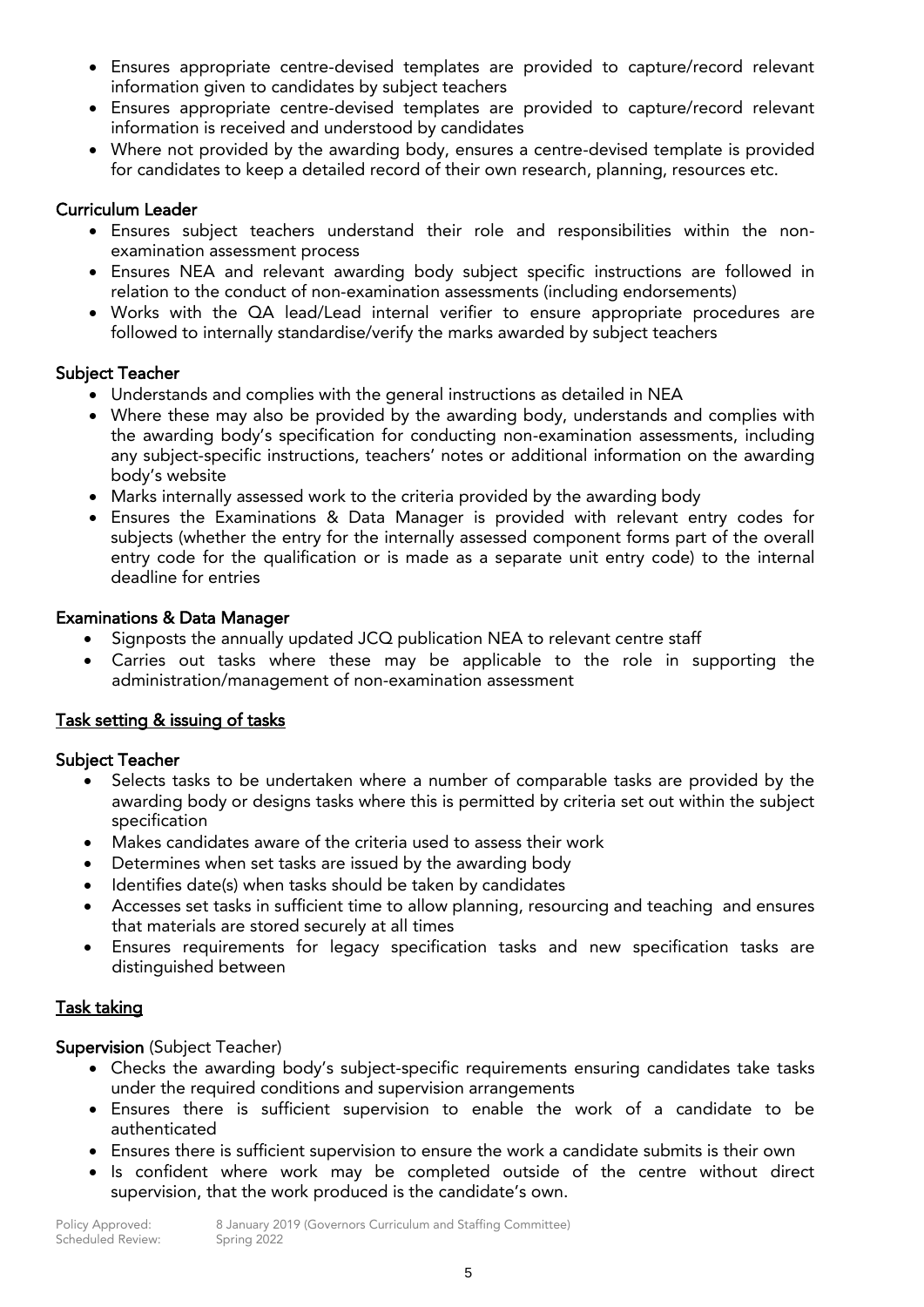- Where candidates may work in groups, keeps a record of each [candidate's contribution](http://www.jcq.org.uk/exams-office/information-for-candidates-documents)
- [Ensures candidates are aware](http://www.jcq.org.uk/exams-office/information-for-candidates-documents) of [the current JCQ documents Information fo](http://www.jcq.org.uk/exams-office/information-for-candidates-documents)r candidates non-examination assessments and Information for candidates Social Media
- Ensures candidates understand and comply with the regulations in relevant JCQ documents Information for candidates Information for candidates

- <span id="page-5-0"></span>Advice and feedback (Subject Teacher)<br>
As relevant to the subject/component, advises candidates on relevant aspects before<br>
candidates begin working on a task
	- Will not provide candidates with model answers or outlines/headings specific to the task<br>• When reviewing candidates' work, unless probibited by the specification, provides oral a
	- When reviewing candidates' work, unless prohibited by the specification, provides oral and written advice at a general level to candidates
	- Allows candidates to revise and re-draft work after advice has been given at a general level<br>• Pecords, any assistance given beyond general advice and takes it into account in the
	- Records any assistance given beyond general advice and takes it into account in the marking or submits it to the external examiner
	- Ensures when work has been assessed, candidates are not allowed to revise it

- <span id="page-5-1"></span>**EXECURDENTER (SUBJECT TEACHER)**<br> **•** Refers to the awarding body's specification and/or associated documentation to determine<br>
if candidates have restricted/unrestricted access to resources when planning and if candidates have restricted/unrestricted access to resources when planning and
	- Ensures conditions for any formally supervised sessions are known and put in place
	- Ensures appropriate arrangements are in place to keep the work to be assessed, and any preparatory work, secure between any formally supervised sessions, including work that is stored electronically
	- Ensures conditions for any formally supervised sessions are understood and followed by candidates
	- Ensures candidates understand that they are not allowed to introduce improved notes or<br>new resources between formally supervised sessions
	- Ensures that where appropriate to include references, candidates keep a detailed record of their own research planning resources etc their own research, planning, resources etc.

<span id="page-5-2"></span>• Refers to the awarding body's specification to determine where word and time limits apply/are mandatory apply/are mandatory

- <span id="page-5-3"></span>I was stated otherwise in the awarding body's specification, and where appropriate,<br>allows candidates to collaborate when carrying out research and preparatory work
	- Ensures that it is possible to attribute assessable outcomes to individual candidates<br>• Ensures that where an assignment requires written work to be produced, each c
	- Ensures that where an assignment requires written work to be produced, each candidate writes up their own account of the assignment
	- Assesses the work of each candidate individually

- <span id="page-5-4"></span>• Where required by the awarding body's specification<br>
— ensures candidates sign a declaration confirm
	- ensures candidates sign a declaration confirming the work they submit for final
	- signs the teacher declaration of authentication confirming the requirements<br>have been met
	- Keeps signed candidate declarations on file until the deadline for requesting<br>reviews of results has passed or until any appeal malpractice or other results reviews of results has passed or until any appeal, malpractice or other results enquiry has been completed, whichever is later
	- Provides signed candidate declarations where these may be requested by a<br>ICO Centre Inspector JCQ Centre Inspector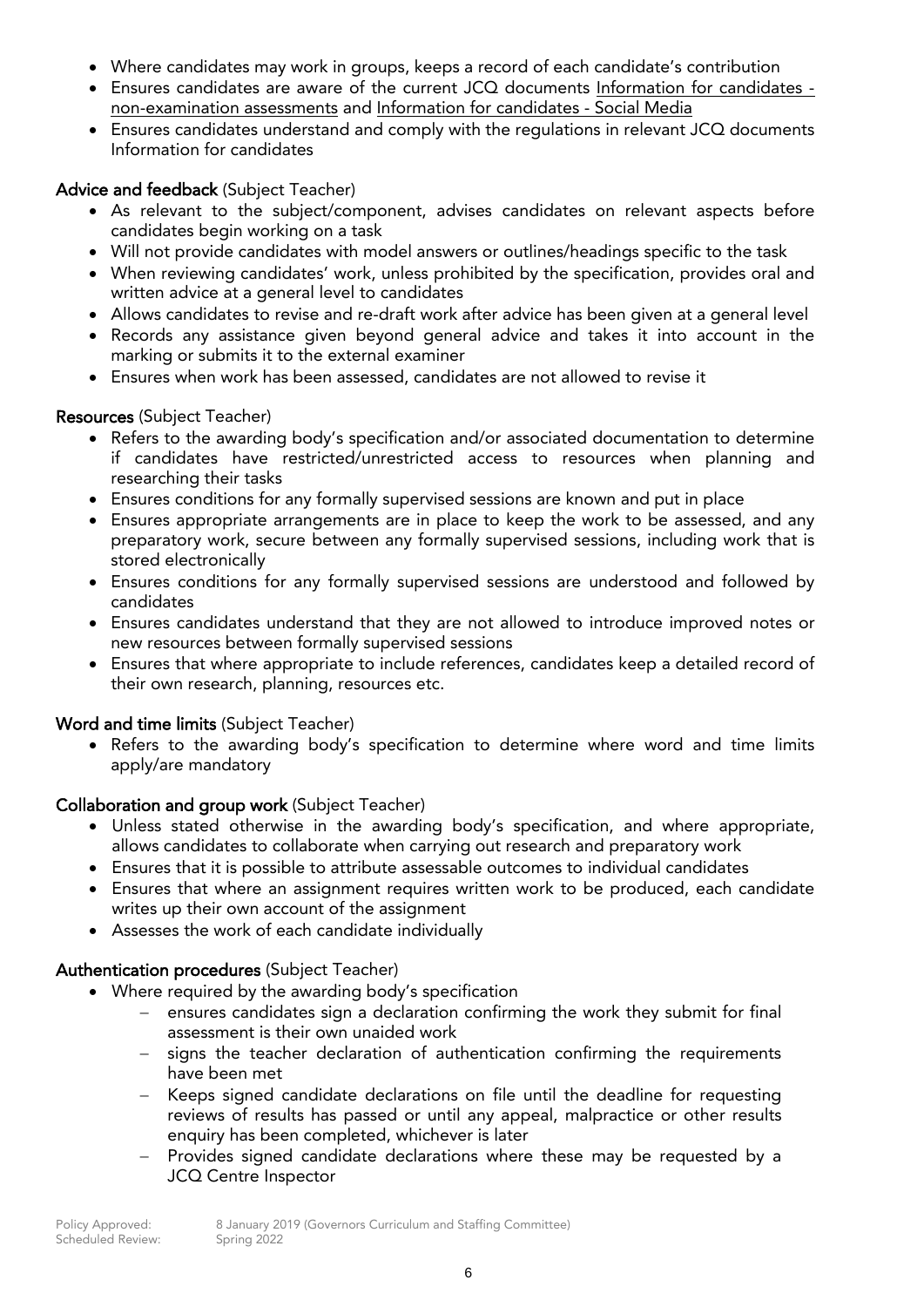• Where there may be doubt about the authenticity of the work of a candidate or if malpractice is suspected, follows the authentication procedures and malpractice  $\frac{1}{2}$  is such that  $\frac{1}{2}$  and informs a member of the Senior Leadership Team information in NEA and informs a member of the Senior Leadership Team

- <span id="page-6-0"></span>• Obtains informed consent at the beginning of the course from parents/carers if videos or<br>photographs/images of candidates will be included as evidence of participation or photographs. In ges of candidates with be included as evidence of participation or participation or participation or  $\frac{1}{2}$ 
	- Instructs candidates to present work as detailed in [NEA](http://www.jcq.org.uk/exams-office/non-examination-assessments) unless the awarding body's specification gives different subject-specific instructions
	- Instructs candidates to add their candidate number, centre number and the component code of the assessment as a header/footer on each page of their work code of the assessment as a header for each page of the their work

- <span id="page-6-1"></span>When work is being undertaken by candidates under formal supervision, ensures work is<br>securely stored between sessions (if more than one session)
	- When work is submitted by candidates for final [assessm](http://www.jcq.org.uk/exams-office/non-examination-assessments)ent, ensures work is securely stored<br>• Follows secure storage instructions as defined in NEA 4.8
	- Follows secure storage instructions as defined in NEA 4.8
	- Takes sensible precautions when work is taken home for marking
	- Stores internally assessed work, including the sample returned after awarding body moderation, securely until the closing date for reviews of results or until the outcome of a review or any subsequent appeal has been completed
	- Reminds candidates of the need to keep their own work secure at all times and not share<br>completed or partially completed work on-line on social media or through any other means completed or partially completed work on-line, on social media or through any other means<br>(the JCQ document Information for candidates – social media should be brought to the attention of candidates)
	- Liaises with the IT Manager to ensure that appropriate arrangements are in place to restrict<br>access between sessions to candidates' work where work is stored electronically **Note: IT Network Manager** ensures appropriate arrangements are in place to restrict access

between sessions to candidates' work where work is stored electronically

#### <span id="page-6-2"></span>Task marking – externally assessed components

#### <span id="page-6-3"></span>Conduct of externally assessed work Conduct of externally assessed work

- In the Examinations & Data Manager regarding the arrangements for any<br>externally assessed components of a specification which must be conducted within a externally assessed components of a specification which must be conducted within a window of dates specified by the awarding body and according to JCQ Instructions for conducting examinations
	- Liaises with the Visiting Examiner where this may be applicable to any externally assessed<br>component component

#### **Examinations & Data Manager**

- **Examinations of Data Manager**<br>
 Arranges timetabling, rooming and invigilation where and if this is applicable to any<br>
externally assessed non-examination component of a specification
	- Conducts the externally assessed component within the window specified by the awarding body and according to  $\text{ICO}$  Instructions for conducting examinations body and according to  $\mathcal{L}$  is the conductions for conducting examinations for conducting examinations  $\mathcal{L}$

## Submission of work

### **Subject Teacher**

• Provides the attendance register to a Visiting Examiner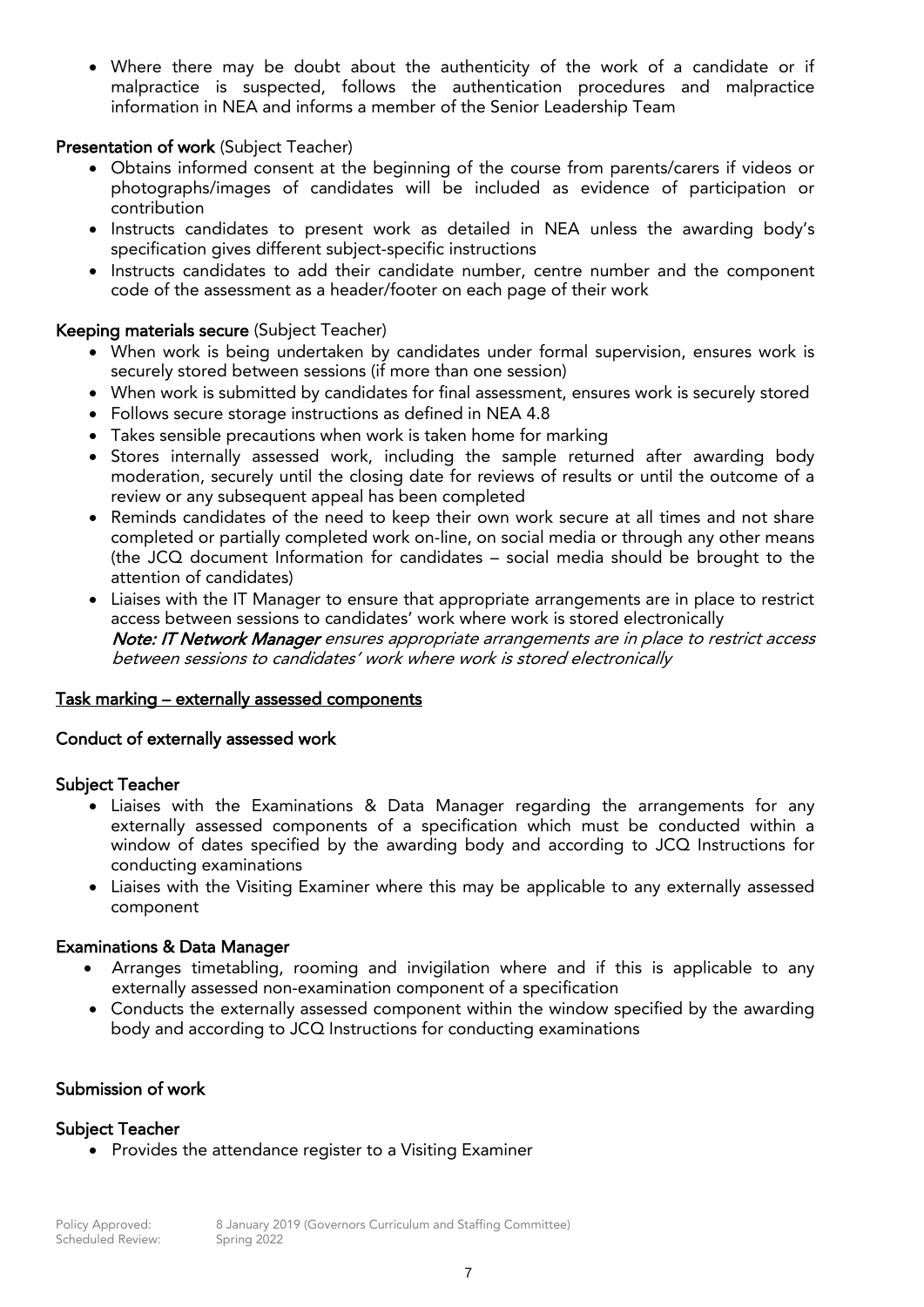- **Examinations Act Manager 1988**<br> **•** Provides the attendance register to the subject teacher where the component may be<br>
assessed by a Visiting Examiner
	- Ensures the awarding body's attendance register for any externally assessed component is completed correctly to show candidates who are present and any who may be absent
	- Where candidates' work must be despatched to an awarding body's examiner, ensures<br>the completed attendance register accompanies the work
	- Keeps a copy of the attendance register until after the deadline for reviews of results for<br>the exam series
	- Packages the work as required by the awarding body and attaches the examiner address<br>label
	- Despatches the work to the awarding body's instructions by the required deadline

#### <span id="page-7-0"></span>7 <u>Task marking – internally assessed components</u>

#### <span id="page-7-1"></span>ŀ Marking and annotation

#### **Head of Centre**

Ensures where a teacher teaches his/her own child, a conflict of interest is declared to the<br>awarding body and the marked work of the child submitted for moderation, whether it is  $\frac{1}{2}$  and the moderation sample or not part of the moderation sample or not

#### **Curriculum & Subject Leaders**

• Sets timescales for teachers to inform candidates of their centre-assessed marks that will<br>allow sufficient time for a candidate to appeal an internal assessment decision/request a allow sufficient time for a candidate to appeal an internal assessment decision/request a review of the centre's marking prior to the marks being submitted to the awarding body external deadline external deadline

#### **Subject Teacher**

- Subject Teacher<br>
 Attends awarding body training as required to ensure familiarity with the mark<br>
scheme/marking.process
	- Marks candidates' work in accordance with the marking criteria provided by the awarding<br>hody
	- Annotates candidates' work as required to facilitate internal standardisation of marking and<br>enable external moderation to check that marking is in line with the assessment criteria
	- Informs candidates of their marks which could be subject to change by the awarding body moderation process
	- Ensures candidates are informed to the timescale set by the subject lead or as indicated in the centre's internal appeals procedure to enable an internal appeal/request for a review of the centre's internal appeals procedure to enable an internal appeal/request for a review of marking to be submitted by a candidate and the outcome known before final marks are  $summited to the awarding body$ submitted to the awarding body

#### <span id="page-7-2"></span>Internal standardisation Internal standardisation

#### Quality assurance (QA) lead/Lead internal verifier

- Ensures that internal standardisation of marks across assessors and teaching groups takes
- Supports staff not familiar with the mark scheme (e.g. NQTs, supply staff etc.)
- Ensures accurate internal standardisation; for example, by:
	- obtaining reference materials at an early stage in the course
	- holding a preliminary trial marking session prior to marking
	- carrying out further trial marking at appropriate points during the marking period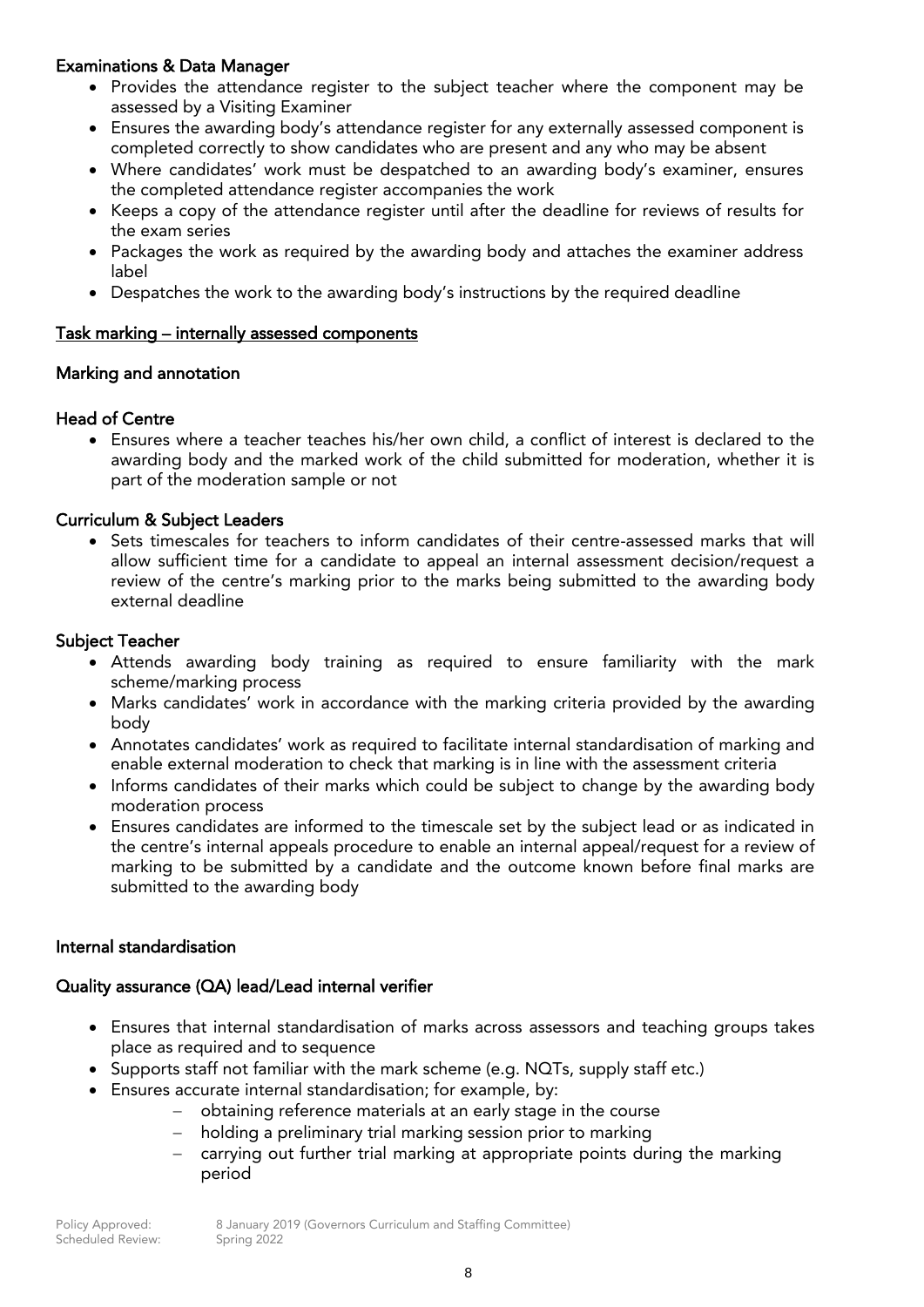- after most marking has been completed, holds a further meeting to make
- making final adjustments to marks prior to submission<br>- retaining work and evidence of standardisation
- retaining work and evidence of standardisation<br>- Retains evidence that internal standardisation h
- Retains evidence that internal standardisation has been carried out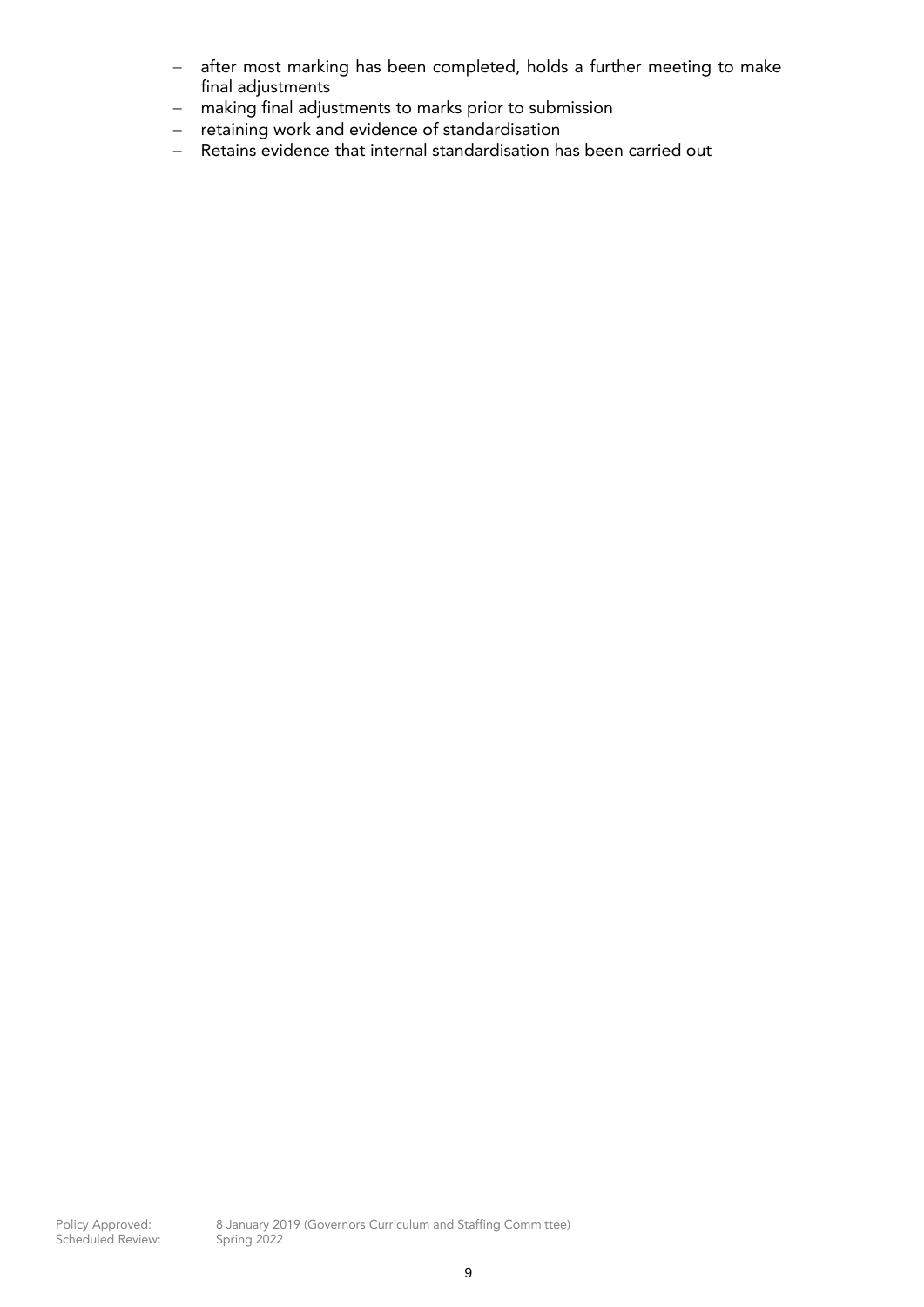- Indicates on work (or cover sheet) the date of marking<br>• Marks to common standards
	- Marks to common standards
	- Keeps candidates work secure until after the closing date for review of results for the series concerned or until any appeal, malpractice or other results enquiry has been completed, whichever is later

#### <span id="page-9-0"></span>Submission of marks and work for moderation Submission of marks and work for moderation

### **Subiect Teacher**

- Inputs and submits marks online, via the awarding body secure extranet site, keeping a<br>record of the marks awarded to the external deadline/Provides marks to the Examinations record of the marks awarded, to the external deadline/Provides marks to the Examinations & Data Manager to the internal deadline
	- Where responsible for marks input, ensures checks are made that marks for any additional<br>candidates are submitted and ensures mark input is checked before submission to avoid candidates are submitted and ensures mark input is checked before submission to avoid
	- Submits the requested samples of candidates' work to the awarding body moderator by<br>the external deadline, keeping a record of the work submitted/Provides the moderation the external deadline, keeping a record of the work submitted/Provides the moderation sample to the Examinations & Data Manager to the internal deadline
	- Ensures that where a candidate's work has been facilitated by a scribe or practical assistant, the relevant completed cover sheet is securely attached to the front of the work and sent to the relevant completed cover sheet is securely attached to the front of the work and sent to the moderator in addition to the sample requested
	- Ensures the moderator is provided with authentication of candidates' work, confirmation that internal standardisation has been undertaken and any other subject-specific that internal standardisation has been undertaken and any other subject-specific information where the  $\frac{1}{2}$  be required where  $\frac{1}{2}$

### **Examinations & Data Manager**

- Examinations of Data Manager<br>
 Where responsible for marks input, ensures checks are made that marks for any additional<br>
candidates are submitted and ensures mark input is checked before submission to avoid candidates are submitted and ensures mark input is checked before submission to avoid
	- Submits the requested samples of candidates' work to the moderator by the awarding<br>body deadline keeping a record of the work submitted/Confirms with Subject teacher that body deadline, keeping a record of the work submitted/Confirms with Subject teacher that
	-
	- Ensures that for postal moderation:<br>
	a work is dispatched in packaging provided by the awarding body <sup>o</sup> work is dispatched in packaging provided by the awarding body
		- <sup>o</sup> moderator label(s) provided by the awarding body are affixed to the packaging
		- <sup>o</sup> proof of dispatch is obtained and kept on file until the successful issue of final
	- Through the subject teacher, ensures the moderator is provided with authentication of candidates' work confirmation that internal standardisation has been undertaken and any  $\frac{1}{2}$  other subject-specific information where this may be required other subject-specific information where this may be required

#### <span id="page-9-1"></span> $\overline{\phantom{a}}$ Storage and retention of work after submission of marks

- **EXECTE TEACHER •** Keeps a record of names and candidate numbers for candidates whose work was included in the moderation sample
	- Retains all marked candidates' work (including any sample returned after moderation)
	- Takes steps to protect any work stored electronically from corruption and has a back-up<br>procedure in place
	- Retains evidence of work where retention may be a problem (for example, photos of artefacts etc.)  $\ldots$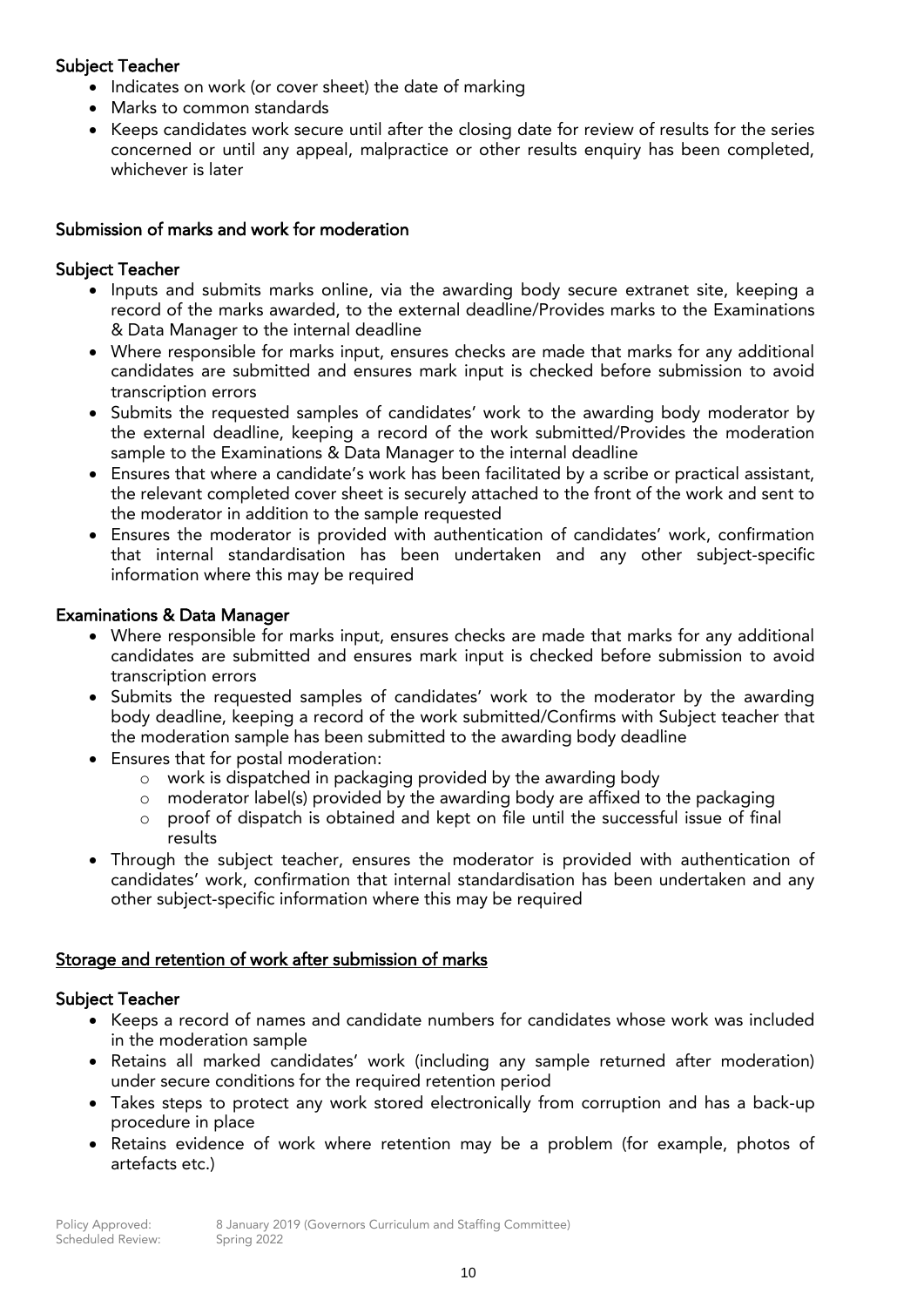Policy Approved:<br>Scheduled Review:

8 January 2019 (Governors Curriculum and Staffing Committee)<br>Spring 2022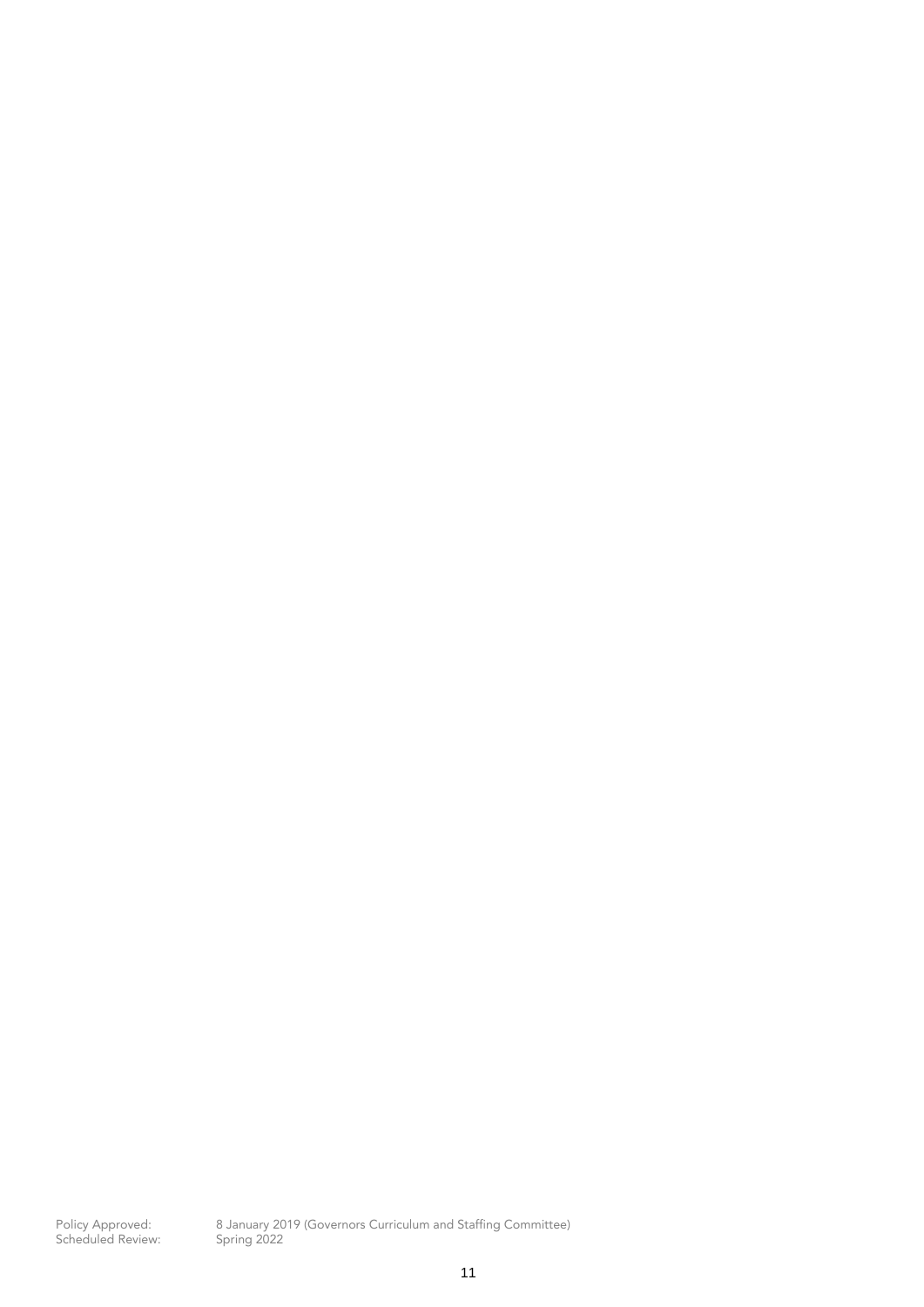**Examinations of Data Manager 1989**<br> **Ensures any sample returned after moderation is logged and returned to the subject teacher for secure storage and required retention** teacher for secure storage and required retention

#### <span id="page-11-0"></span>External moderation – the process

- Ensures that awarding body or its moderator receive the correct samples of candidates'
	- Where relevant, liaises with the awarding body/moderator where the moderator visits the centre to mark the sample of work
	- Complies with any request from the moderator for remaining work or further evidence of the centre's marking the centre's marking

# <span id="page-11-1"></span> $\overline{\phantom{a}}$   $\overline{\phantom{a}}$   $\overline{\phantom{a}}$   $\overline{\phantom{a}}$   $\overline{\phantom{a}}$   $\overline{\phantom{a}}$   $\overline{\phantom{a}}$   $\overline{\phantom{a}}$   $\overline{\phantom{a}}$   $\overline{\phantom{a}}$   $\overline{\phantom{a}}$   $\overline{\phantom{a}}$   $\overline{\phantom{a}}$   $\overline{\phantom{a}}$   $\overline{\phantom{a}}$   $\overline{\phantom{a}}$   $\overline{\phantom{a}}$   $\overline{\phantom{a}}$   $\overline{\$

- Checks the final moderated marks when issued to the centre when the results are published<br>• Checks moderator reports and ensures that any remedial action if necessary is undertaken
	- Checks moderator reports and ensures that any remedial action, if necessary, is undertaken before the next exam series before the next exam series

#### **Examinations & Data Manager**

- **Accesses or signposts moderator reports to relevant staff**<br>• Accesses or signposts moderator reports to relevant staff
	- Takes remedial action, if necessary, where feedback may relate to centre administration

## <span id="page-11-2"></span>Access arrangements

#### **Subject Teacher**

Subject Teacher<br>
• Works with the SENCo to ensure any access arrangements for eligible candidates are<br>
annlied to assessments applied to assessments

- For the Educational Needs Coordinator (SENCO)<br>Follows the regulations and guidance in the JCQ publication Access Arrangements and<br>Reasonable Adjustments in relation to non-examination assessments including Reasonable [Reasonable Adjustments](http://www.jcq.org.uk/exams-office/access-arrangements-and-special-consideration) in relation to non-examination assessments including [Reasonable](https://www.jcq.org.uk/exams-office/access-arrangements-and-special-consideration/regulations-and-guidance)  [Adjustments for GCE A-level sciences –](https://www.jcq.org.uk/exams-office/access-arrangements-and-special-consideration/regulations-and-guidance) Endorsement of practical skills
	- Where arrangements do not undermine the integrity of the qualification and is the candidate's normal way of working, will ensure access arrangements are in place and awarding body approval where required has been obtained prior to assessments taking awarding body approval, where required, has been obtained prior to assessments taking
	- Makes subject teachers aware of any access arrangements for eligible candidates which<br>need to be applied to assessments
	- Works with subject teachers to ensure requirements for access arrangement candidates requiring the support of a facilitator in assessments are met
	- Ensures that staff acting as an access arrangement facilitator are fully trained in their role

# <span id="page-11-3"></span>Special consideration and loss of work

#### **Subject Teacher**

- I I consider the consideration.<br>
 Understands that a candidate may be eligible for special consideration in assessments in<br>
certain situations where a candidate is absent and/or produces a reduced quantity of work
	- Liaises with the Examinations & Data Manager when special consideration may need to be<br>applied for a candidate taking assessments
	- Liaises with the Examinations & Data Manager to report loss of work to the awarding body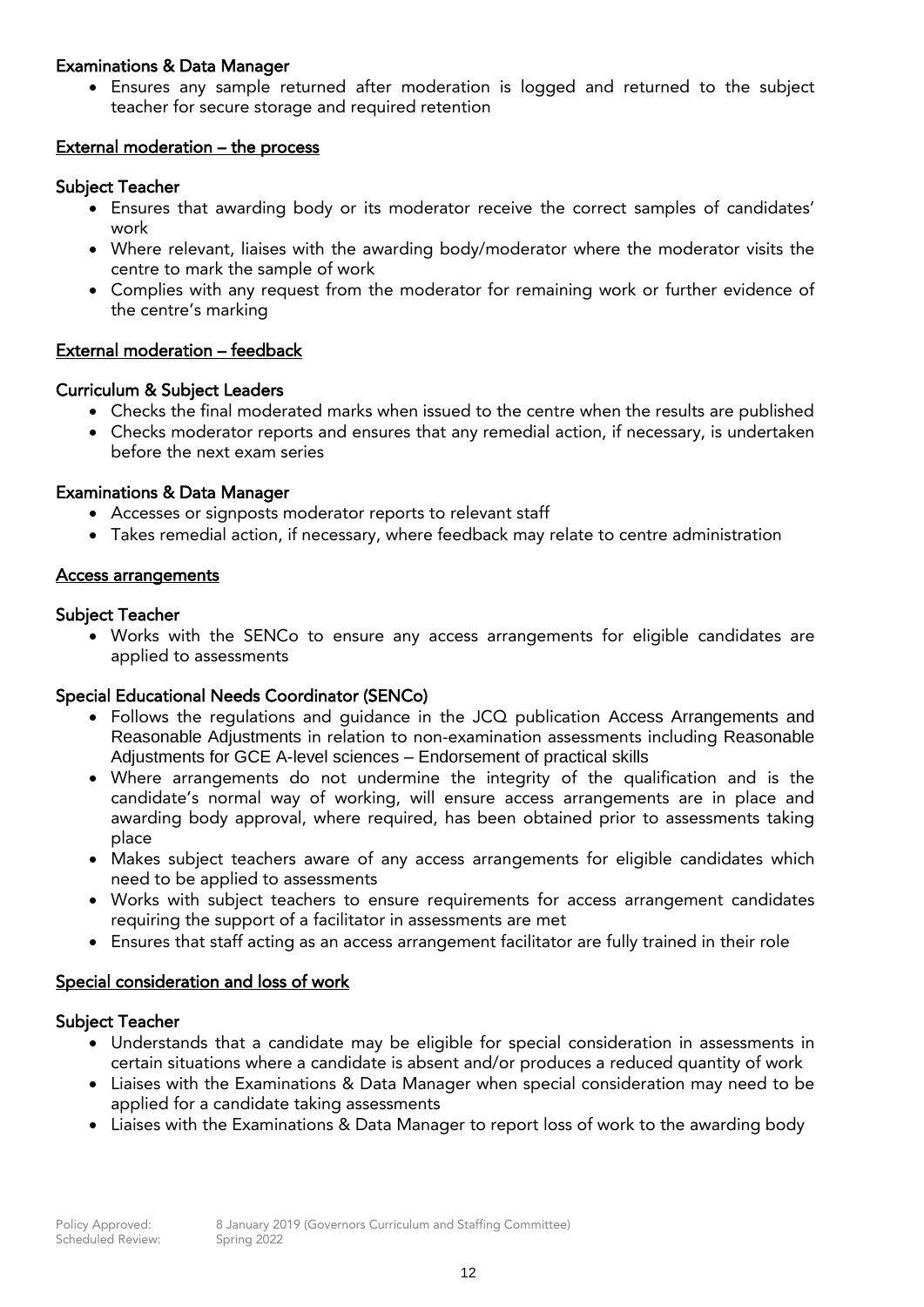# $\mathbb{E}$  and  $\mathbb{E}$  and  $\mathbb{E}$  and  $\mathbb{E}$  and  $\mathbb{E}$  and  $\mathbb{E}$  and  $\mathbb{E}$  and  $\mathbb{E}$  and  $\mathbb{E}$  and  $\mathbb{E}$  and  $\mathbb{E}$  and  $\mathbb{E}$  and  $\mathbb{E}$  and  $\mathbb{E}$  and  $\mathbb{E}$  and  $\mathbb{E}$  and  $\mathbb{E}$  and

- Refers to/directs relevant staff to the JCQ publication '[A guide to the special consideration](http://www.jcq.org.uk/exams-office/access-arrangements-and-special-consideration)  [process'](http://www.jcq.org.uk/exams-office/access-arrangements-and-special-consideration)
- Where a candidate is eligible, submits an application for special consideration via the awarding body's secure extranet site to the prescribed timescale
- Where application for special consideration via the awarding body's secure extranet site is not applicable submits the required form to the awarding body to the prescribed timescale • Keeps required evidence on file t[o support the applicat](https://www.jcq.org.uk/exams-office/non-examinationassessments)ion<br>• Refers to directs relevant staff to Form 15 – ICO/I CW and where applicable submits to the
- 
- Refers to/directs relevant staff to Form 15 JCQ/LCW and where applicable submits to the relevant awarding body relevant awarding body

#### <span id="page-12-0"></span>ŀ <u>magical control</u>

### **Head of Centre**

- IT CENTRE OF CENTRE<br>
Inderstands the responsibility to immediately report to the relevant awarding body any<br>
alleged suspected or actual incidents of malpractice involving candidates teachers alleged, suspected or actual incidents of malpractice involving candidates, teachers, invigilators or other administrative staff
	- [Is familiar with the JCQ publicat](http://www.jcq.org.uk/exams-office/malpractice)ion Suspected Malpractice in Examinations and<br>Assessments: Policies and Procedures
	- Ensures that those members of teaching staff involved in the direct supervision of candidates producing non-examination assessment are aware of the potential for candidates producing non-examination assessment are aware of the potential for of malpractice or suspected malpractice constitutes malpractice in itself of malpractice or suspected malpractice constitutes malpractice in itself

- Is aware of the JCQ Notice to Centres [Sharing NEA material and candidates](http://www.jcq.org.uk/exams-office/non-examination-assessments)' work to<br>mitigate against candidate and centre malpractice
	- [Ensures candidates unde](http://www.jcq.org.uk/exams-office/information-for-candidates-documents)rstand the JCQ document [Information for candidates -](http://www.jcq.org.uk/exams-office/information-for-candidates-documents) non-<br>examination assessments
	- [Ensures](http://www.jcq.org.uk/exams-office/information-for-candidates-documents) candidates understand the JCQ document [Information for candidates -](http://www.jcq.org.uk/exams-office/information-for-candidates-documents) Social<br>Media
	- **Escalates and reports any alleged, suspected or actual incidents of malpractice involving**<br>candidates to the Head of Centre candidates to the Head of Centre Head of Centre Head of Centre Head of Centre Head of Centre Head of Centre He

### **Examinations & Data Manager**

- **Examines Constructs of the Manager**<br> [Signposts the JCQ pub](http://www.jcq.org.uk/exams-office/malpractice)lication Suspected Malpractice in Examinations and Assessments:<br>
Policies and Procedures to the Head of Centre
	- Signposts the JCQ Notice to Centres Sharing NEA material and candidates' work to Curriculum Leaders
	- Signposts candidates to the relevant JCQ information for candidates documents<br>• Where required, supports the Head of Centre in investigating and reporting
	- Where required, supports the Head of Centre in investigating and reporting incidents of alleged, suspected or actual malpractice

#### <span id="page-12-1"></span>ŗ Post-results services (please also see Internal Appeals Procedures Policy)

#### **Head of Centre**

- Is familiar with the JCQ publication [Post-Results Services](https://www.jcq.org.uk/exams-office/post-results-services)<br>• Ensures, the centre's internal appeals, procedures, clear
	- Ensures the centre's internal appeals procedures clearly detail the procedure to be followed by candidates (or their parents/carers) appealing against a centre decision not to followed by candidates (or their parents/carers) appealing against a centre decision not to support a review of results or an appeal

### **Curriculum Leader**

**EUREMENT LEADER**<br>**•** Provides relevant support to subject teachers making decisions about reviews of results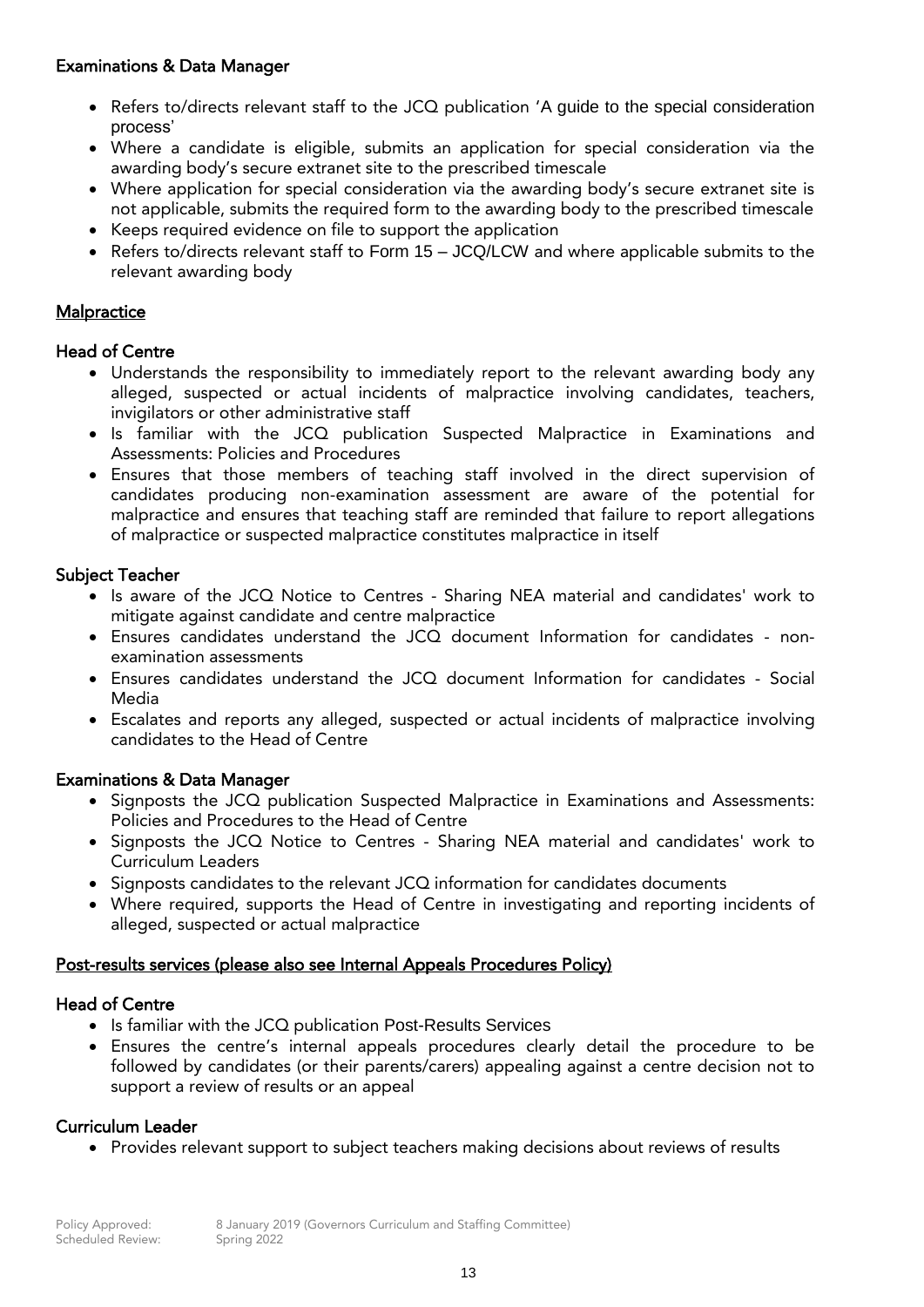- **•** Provides advice and guidance to candidates on their results and the post-results services<br>available
	- Provides the Examinations & Data Manager with the original sample or relevant sample of candidates' work that may be required for a review of moderation to the internal deadline
	- Supports the Examinations & Data Manager in collecting candidate consent where required

### **Exams Officer**

- Is aware of the individual post-results services available for externally assessed and<br>internally assessed components of non-examination assessments as detailed in the ICO internally assessed components of non-examination assessments as detailed in the JCQ publication [Post-Results Services](https://www.jcq.org.uk/exams-office/post-results-services)
	- Provides/signposts relevant centre staff and candidates to post-results services information
	- Ensures any requests for post-results services that are available to non-examination assessments are submitted online via the awarding body secure extranet site to deadline
	- Collects candidate consent and payment where required

#### <span id="page-13-0"></span>ŗ Practical Skills Endorsement for the A Level Sciences designed for use in England

#### **Head of Centre**

- From Provides a signed declaration as part of the National Centre Number Register Annual<br>Indate that all reasonable steps have been or will be taken to ensure that all candidates at  $U_{\rm P}$  can all  $U_{\rm P}$  all  $U_{\rm P}$  are the original to undertake the prescribed practical  $\frac{1}{\sqrt{2}}$  the centre had, or will have, the opportunity to undertake the problem problem.
	- Ensures new lead teachers undertake the required training provided by the awarding body<br>on the implementation of the practical endorsement
	- Ensures relevant centre staff liaise with all relevant parties in relation to arrangements for<br>and conduct of the monitoring visit and conduct of the monitoring visit

#### Quality Assurance (QA) Lead/Lead Internal Verifier

 $\bullet$  Ensures the appropriate arrangements are in place for implementing the requirements of the practical endorsement appropriately and applying the assessment criteria correctly the practical endorsement appropriately and applying the assessment criteria correctly

#### Curriculum Leader/Lead

- Confirms understanding of the Practical Skills Endorsement for the A Level Sciences<br>designed for use in England and ensures any relevant ICO/awarding body instructions are designed for use in England and ensures any relevant JCQ/awarding body instructions are followed
	- Ensures where the centre intends to enter candidates for the first time for one or more of the A level subjects the relevant awarding body will be contacted at the beginning of the the A level subjects, the relevant awarding body will be contacted at the beginning of the
	- Undertakes any training provided by the awarding body on the implementation of the practical endorsement
	- Disseminates information to subject teachers ensuring the standards can be applied
	- Liaises with all relevant parties in relation to arrangements for and conduct of a monitoring<br>visit visit

### **Subiect Teacher**

- **Ensures all the JCQ/awarding body requirements/instructions in relation to the**<br>endorsement are known understood and followed
	- Ensures the required arrangements for practical activities are in place
	- Provides all the required centre records
	- Ensures candidates provide the required records
	- Provides any required information to the subject lead regarding the monitoring visit
	- Assesses candidates using Common Practical Assessment Criteria (CPAC)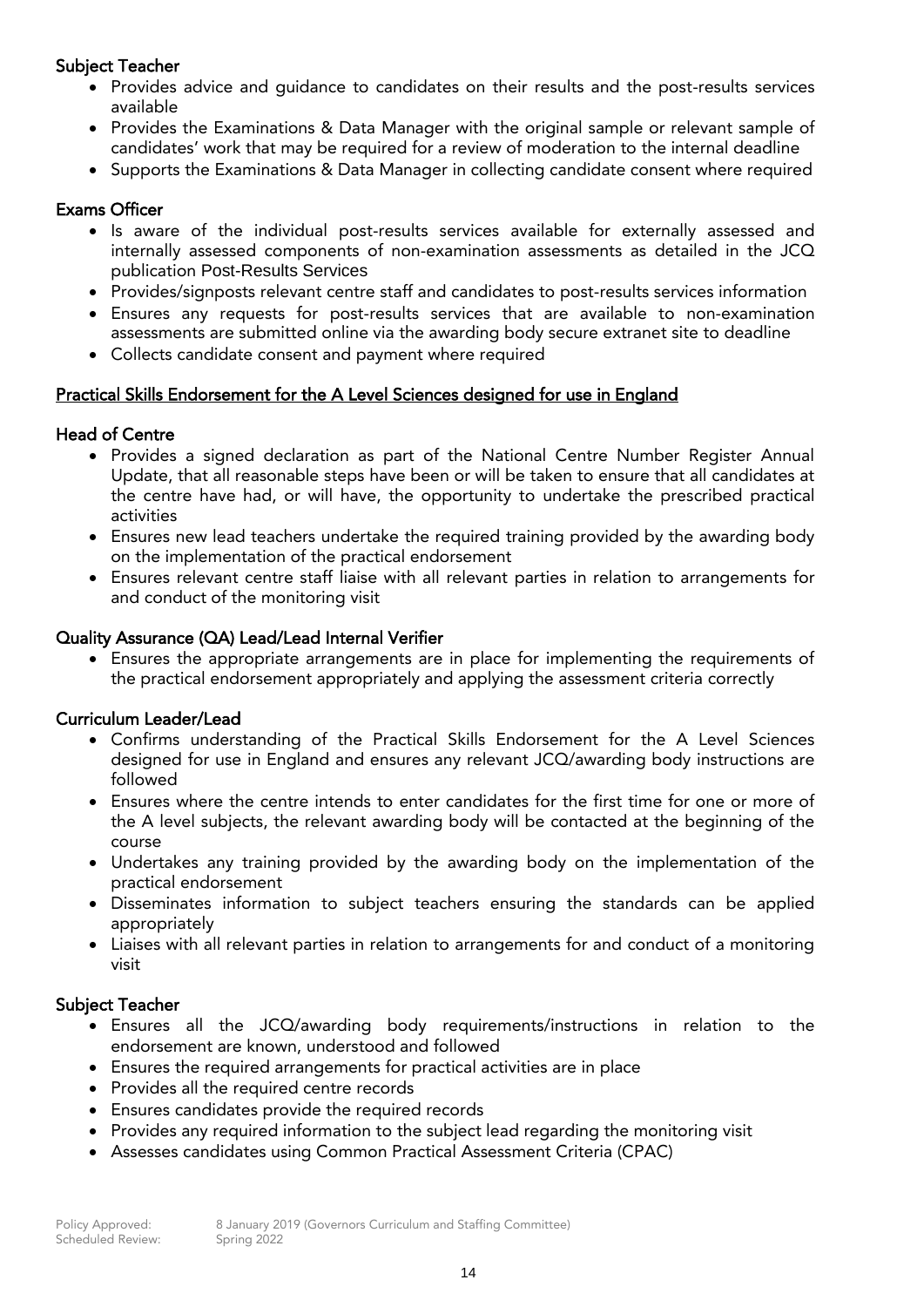- Applies for an exemption where a candidate cannot access the practical endorsement due to a substantial impairment
- Follows the awarding body's instructions for the submission of candidates Pass or Not<br>Classified assessment outcome/provides assessment outcomes to the Examinations & Data Classified assessment outcome/provides assessment outcomes to the Examinations & Data Manager to the internal deadline

### **Exams Officer**

- Example 2 mere.<br>
 Accepts contact with the monitor and pass information to the subject lead for a visit to be<br>
arranged with at least two weeks' notice
	- Confirms with the subject teacher that assessment outcomes have been submitted to the<br>awarding body to the external deadline/Follows the awarding body's instructions for the awarding body to the external deadline/Follows the awarding body's instructions for the submission of candidates Pass or Not Classified assessment outcome

## <span id="page-14-0"></span>Spoken Language Endorsement for GCSE English Language specifications designed for use in England

### **Head of Centre**

From Provides a signed declaration as part of the National Centre Number Register Annual<br>Indate that all reasonable steps have been or will be taken to ensure that all candidates at Update, that all reasonable steps have been or will be taken to ensure that all candidates at the centre have had, or will have, the opportunity to undertake the Spoken Language endorsement endorsement

### Quality Assurance (QA) Lead/Lead internal verifier

**Ensures the appropriate arrangements are in place for internal standardisation of**<br>assessments assessments

### Curriculum Leader

- Curriculum Leader<br> **•** Confirms understanding of the Spoken Language Endorsement for GCSE English Language<br>
specifications designed for use in England and ensures any relevant ICO/awarding body specifications designed for use in England and ensures any relevant JCQ/awarding body
	- Ensures the required task setting and task taking instructions are followed by subject teachers
	- Ensures subject teachers assess candidates, either live or from recordings, using the common assessment criteria
	- Ensures for monitoring purposes, audio-visual recordings of the presentations of a sample<br>of candidates are provided of candidates are provided

### **Subject Teacher**

- **Ensures all the requirements in relation to the endorsement are known and understood**<br> **•** Eollows the required task setting and task taking instructions
	- Follows the required task setting and task taking instructions
	- Assesses candidates, either live or from recordings, using the common assessment criteria
	- Provides audio-visual recordings of the presentations of a sample of candidates for
	- Follows the awarding body's instructions for the submission of grades (Pass, Merit,<br>Distinction or Not Classified) and the storage and submission of recordings Distinction or Not Classified) and the storage and submission of recordings

### **Examinations & Data Manager**

**Examinations of Data Manager •** Follows the awarding body's instructions for the submission of grades and recordings

# Private Candidates

Private Candidates will only be considered at the discretion of the Headteacher and Examinations & Private Candidates will only be considered at the discretion of the Headteacher and Examinations of<br>Data Manager An administration fee of f50 will annly in addition to entry fees Data Manager. An administration fee of £50 will apply in addition to entry fees.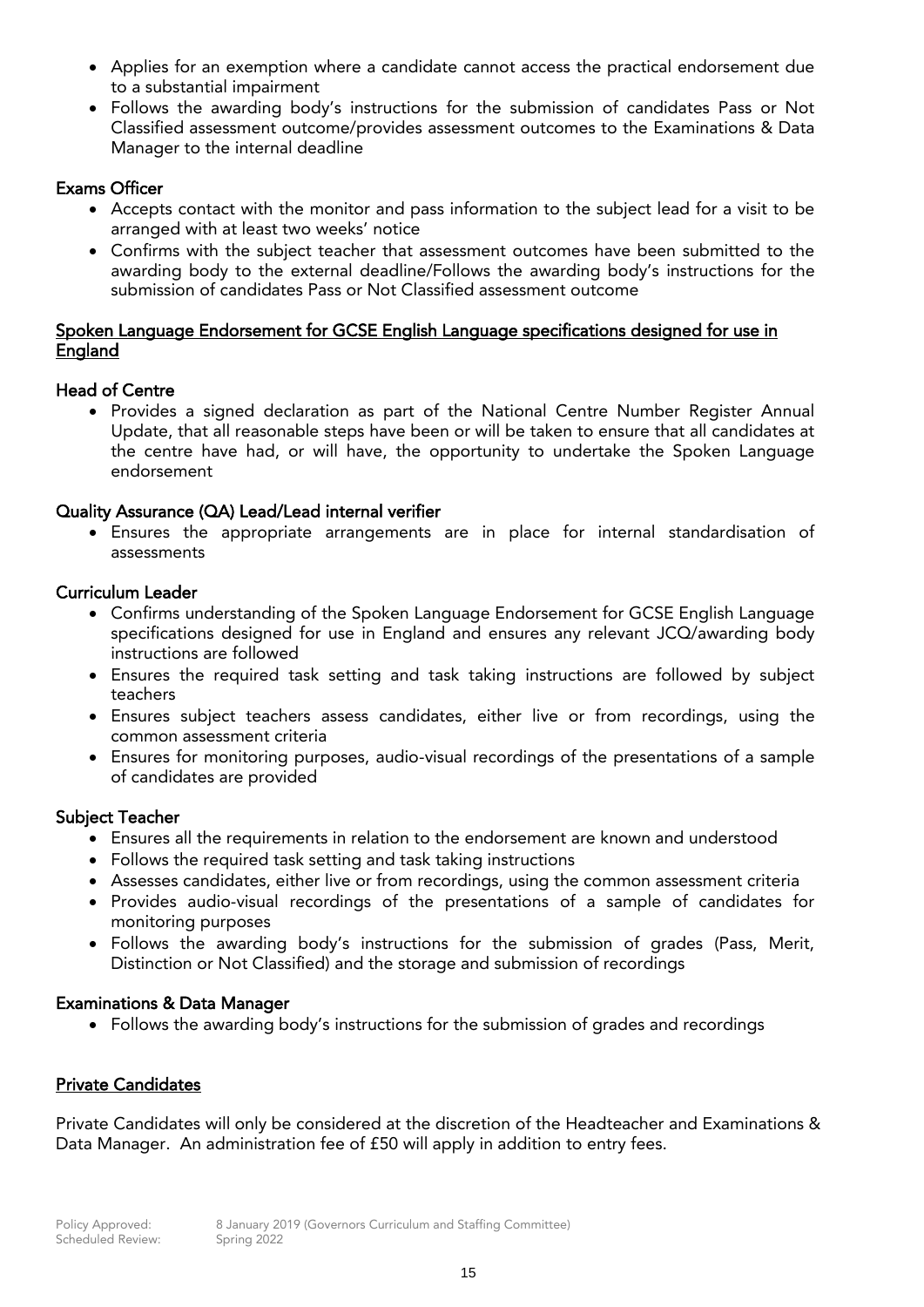<span id="page-15-0"></span>Policy Approved:<br>Scheduled Review:

8 January 2019 (Governors Curriculum and Staffing Committee)<br>Spring 2022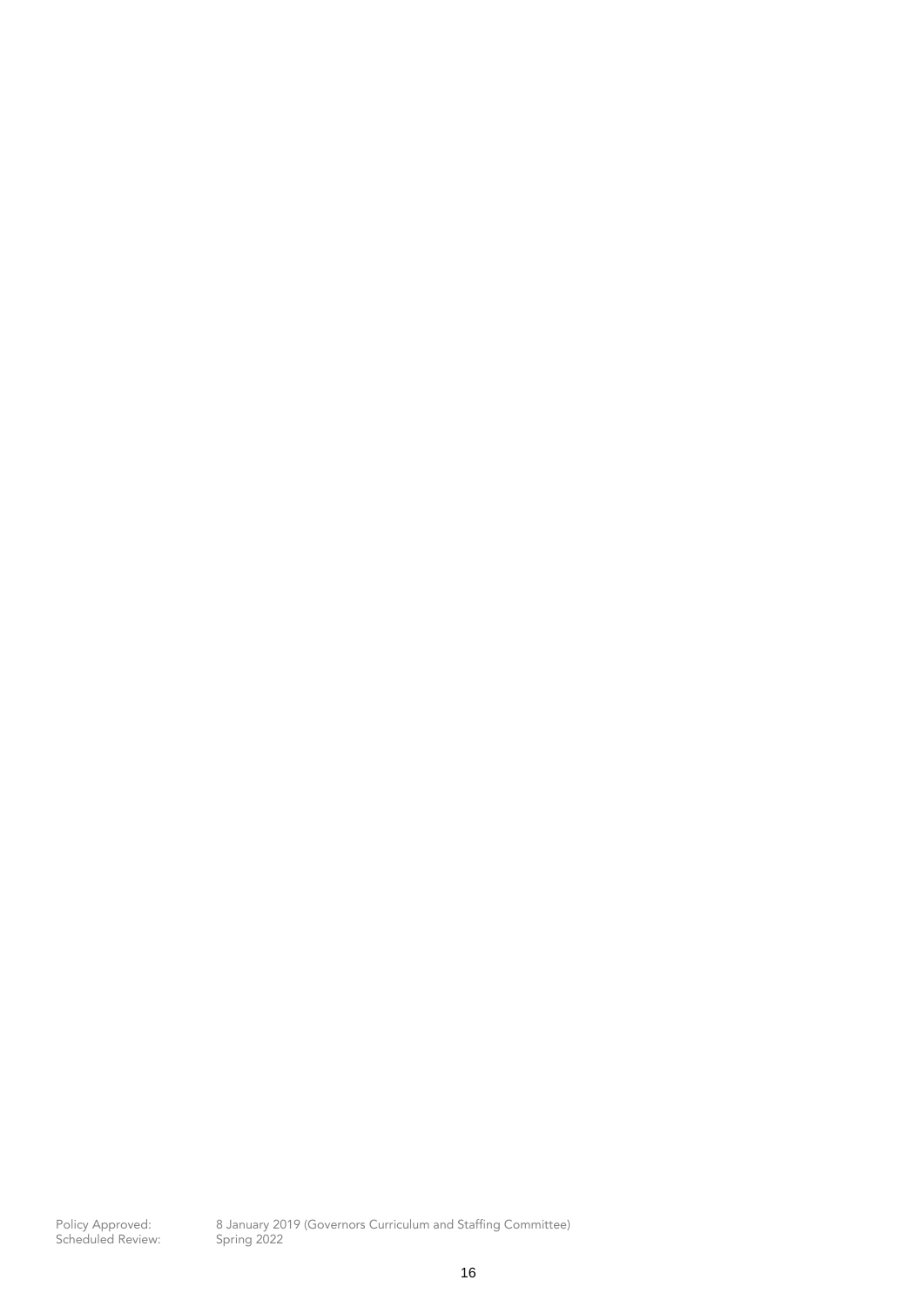## <u>communicating arrangements: the school is not currently part of a consortium. However, when</u><br>annlicable<sup>,</sup> approximately

- **Ensures a consortium co-ordinator is nominated (where this may be required as the consortium lead)** 
	- If the consortium lead, liaises with the Examinations & Data Manager to ensure the<br>awarding body is notified by submission of the Centre consortium arrangements for centreawarding body is notified by submission of the Centre consortium arrangements for centre-<br>assessed work (including Spoken Language Endorsements, GCSE English Language) for each exam series affected
	- Ensures procedures for internal standardisation as a consortium are followed

### **Subiect Teacher**

- Provides marks to the Examinations & Data Manager to the internal deadline<br>• Provides the moderation sample to the Examinations & Data Manager
	- Provides the moderation sample to the Examinations & Data Manager to the internal deadline
	- Retains all candidates' work in the consortium until after the deadline for reviews of results<br>for the exam series or until any appeal malpractice or other results enquiry has been for the exam series or until any appeal, malpractice or other results enquiry has been completed, which is later

### **Examinations & Data Manager**

- <span id="page-16-0"></span>• Where the Centre is the consortium lead:
	- submits the notification of Centre consortium arrangements for centre-assessed each exam series affected
	- oubmits marks to the awarding body deadline<br>
	a liaises with other consortium Examinations
	- liaises with other consortium Examinations & Data Managers to arrange despatch of a single moderation sample to the awarding body deadline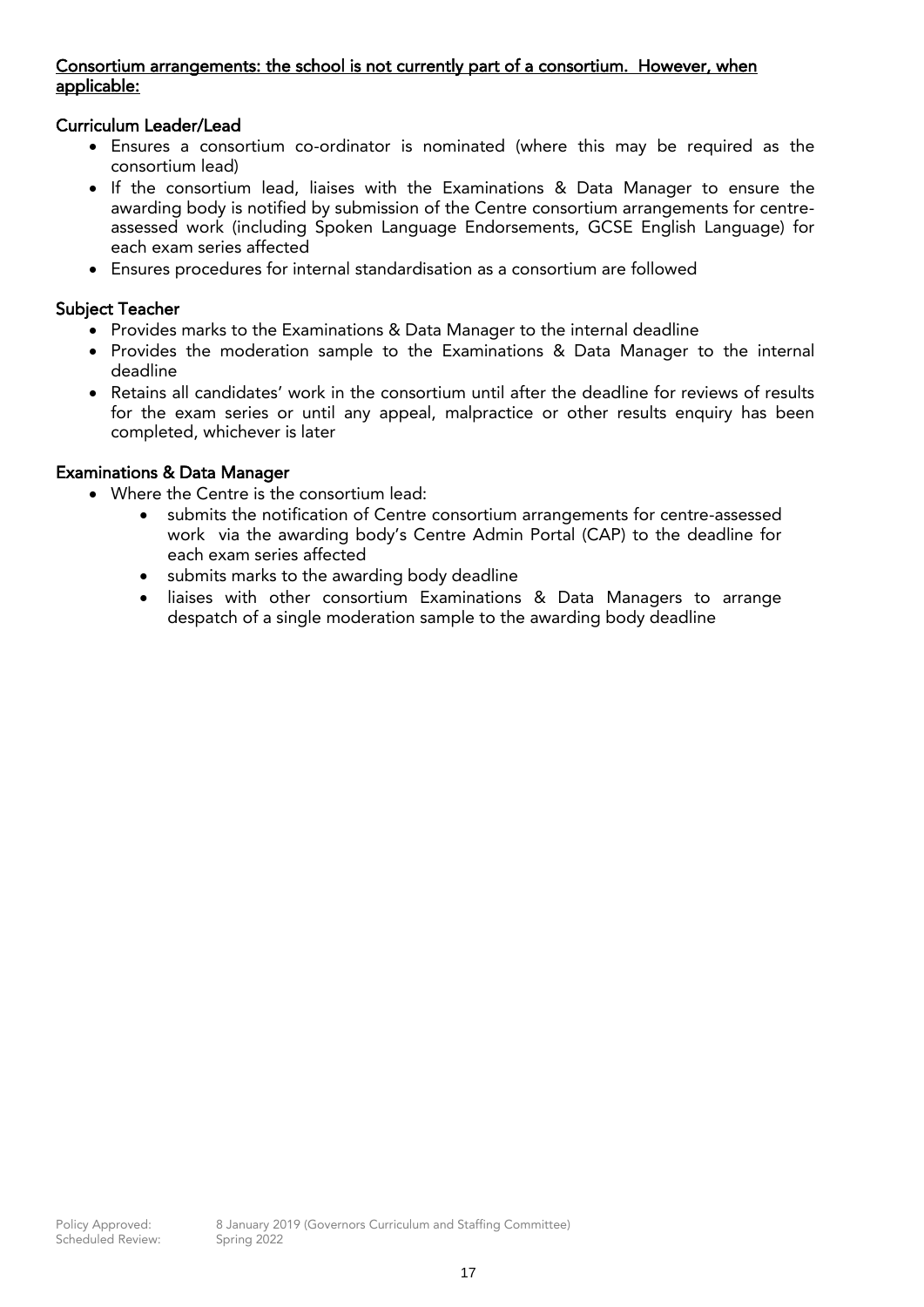## Management of issues and potential risks associated with non-examination assessments

| Issue/Risk                                                                                                                                                                          | Centre actions to manage issue/mitigate risk                                                                                                                                                                                                                                                                                                           | Action by |
|-------------------------------------------------------------------------------------------------------------------------------------------------------------------------------------|--------------------------------------------------------------------------------------------------------------------------------------------------------------------------------------------------------------------------------------------------------------------------------------------------------------------------------------------------------|-----------|
| Task setting                                                                                                                                                                        |                                                                                                                                                                                                                                                                                                                                                        |           |
| Awarding body set task: IT<br>failure/corruption of task details<br>where set task details accessed<br>from the awarding body online                                                | Awarding body key date for accessing/downloading set task<br>noted prior to start of course<br>IT systems checked prior to key date<br>Alternative IT system used to gain access<br>Awarding body contacted to request direct email of task details                                                                                                    |           |
| Centre set task: subject teacher<br>fails to meet the assessment<br>criteria as detailed in the<br>specification                                                                    | Ensures that subject teachers access awarding body training<br>information, practice materials etc.<br>Records confirmation that subject teachers understand the task<br>setting arrangements as defined in the awarding body's<br>specification<br>Samples assessment criteria in the centre set task                                                 |           |
| Candidates do not understand<br>the marking criteria and what<br>they need to do to gain credit                                                                                     | A simplified version of the awarding body's marking criteria<br>described in the specification that is not specific to the work of<br>an individual candidate or group of candidates is produced for<br>candidates<br>Records confirm all candidates understand the marking criteria<br>Candidates confirm/record they understand the marking criteria |           |
| Subject teacher<br>long<br>term<br>absence during the task setting<br>stage                                                                                                         | See centre's exam contingency plan - teaching staff extended<br>absence at key points in the exam cycle                                                                                                                                                                                                                                                |           |
| Issuing of tasks                                                                                                                                                                    |                                                                                                                                                                                                                                                                                                                                                        |           |
| Task for legacy specification<br>candidates<br>given<br>to<br>undertaking new specification                                                                                         | Ensures subject teachers take care to distinguish between<br>requirements/tasks<br>specifications<br>for<br>legacy<br>and<br>requirements/tasks for new specifications<br>Awarding body guidance sought where this issue remains<br>unresolved                                                                                                         |           |
| Awarding body set task not<br>issued to candidates on time                                                                                                                          | Awarding body key date for accessing set task as detailed in the<br>specification noted prior to start of course<br>Course information issued to candidates contains details when<br>set task will be issued and needs to be completed by<br>Set task accessed well in advance to allow time for planning,<br>resourcing and teaching                  |           |
| The wrong task is given to<br>candidates                                                                                                                                            | Ensures course planning and information taken from the<br>awarding body's specification confirms the correct task will be<br>issued to candidates<br>Awarding body guidance sought where this issue remains<br>unresolved                                                                                                                              |           |
| Subject teacher long<br>term<br>absence during the issuing of<br>tasks stage                                                                                                        | See Centre's exam contingency plan - teaching staff extended<br>absence at key points in the exam cycle                                                                                                                                                                                                                                                |           |
| A candidate (or parent/carer)<br>about<br>concern<br>expresses<br>safeguarding, confidentiality or<br>faith in undertaking a task such<br>as a presentation that may be<br>recorded | Ensures the candidate's presentation does not form part of the<br>sample which will be recorded<br>Contacts the awarding body at the earliest opportunity where<br>unable to record the required number of candidates for the<br>monitoring sample                                                                                                     |           |
| Task taking                                                                                                                                                                         |                                                                                                                                                                                                                                                                                                                                                        |           |
| Supervision                                                                                                                                                                         |                                                                                                                                                                                                                                                                                                                                                        |           |
| Planned assessments clash with<br>other centre or<br>candidate<br>activities                                                                                                        | Assessment plan identified for the start of the course<br>Assessment dates/periods included in centre wide calendar                                                                                                                                                                                                                                    |           |
| Rooms or facilities inadequate<br>for candidates to take tasks<br>under appropriate supervision                                                                                     | Timetabling organised to allocate appropriate rooms and IT<br>facilities for the start of the course<br>Staggered sessions arranged where IT facilities insufficient for<br>number of candidates<br>Whole cohort to undertake written task in large exam venue at                                                                                      |           |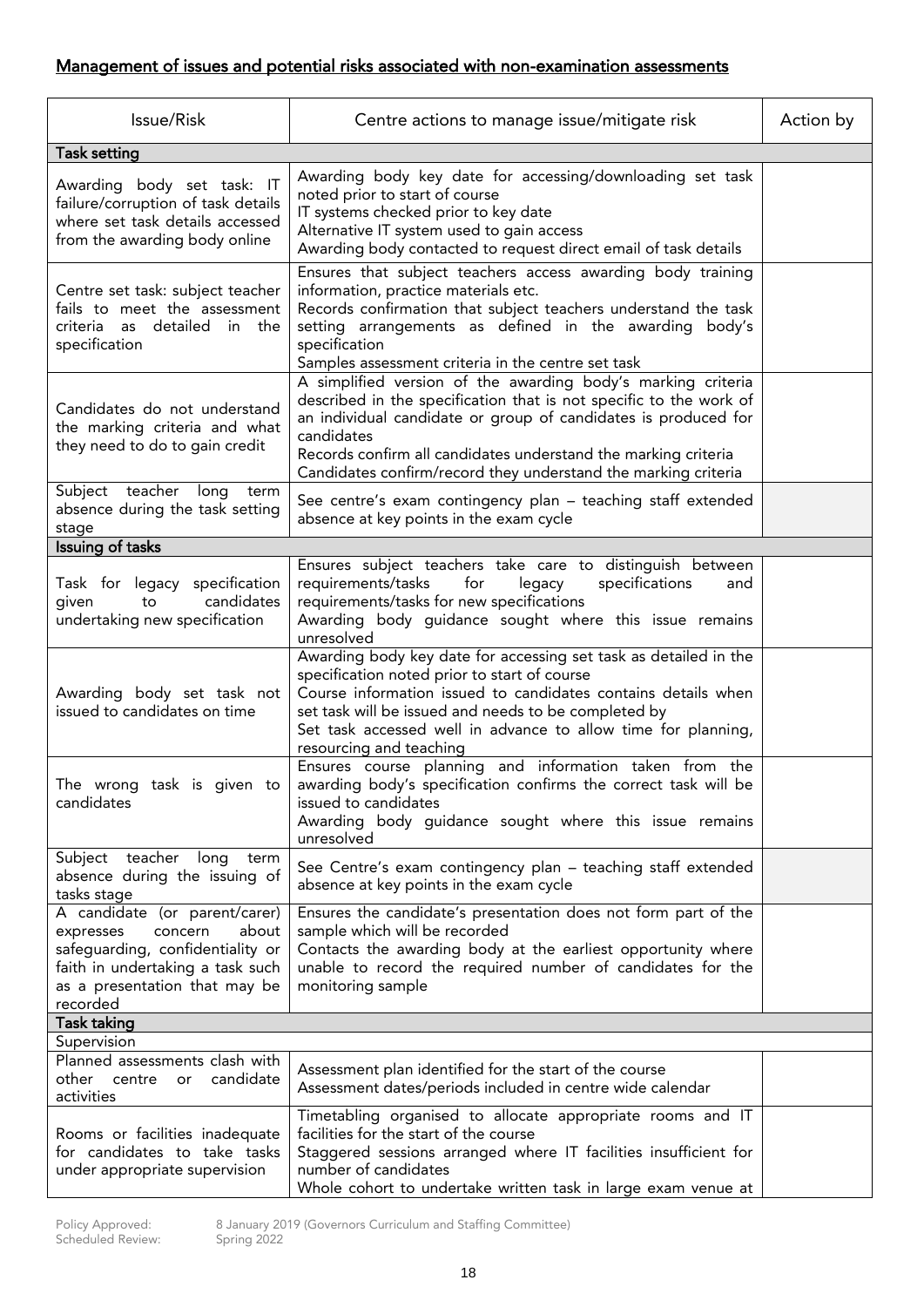|                                                                     | the same time (exam conditions do not apply)                                                                                    |  |
|---------------------------------------------------------------------|---------------------------------------------------------------------------------------------------------------------------------|--|
|                                                                     | Confirm subject teachers are aware of and follow the current<br>JCQ publication Instructions for conducting non-examination     |  |
| Insufficient<br>of<br>supervision                                   | assessments and any other specific instructions detailed in the                                                                 |  |
| candidates to enable work to                                        | awarding body's specification in relation to the supervision of<br>candidates                                                   |  |
| be authenticated                                                    | Confirm<br>subject teachers understand their<br>role<br>and                                                                     |  |
|                                                                     | responsibilities as detailed in the Centre's non-examination                                                                    |  |
|                                                                     | assessment policy<br>Instructions and processes in the current JCQ publication                                                  |  |
| A candidate is suspected of                                         | Instructions for conducting non-examination assessments (section                                                                |  |
| malpractice prior to submitting                                     | 9 Malpractice) are followed                                                                                                     |  |
| their work for assessment                                           | An internal investigation and where appropriate internal                                                                        |  |
| Access arrangements were not                                        | disciplinary procedures are followed<br>Relevant staff are signposted to the JCQ publication A guide to                         |  |
| put in place for an assessment                                      | the special consideration process (section 2), to determine the                                                                 |  |
| where a candidate is approved                                       | process to be followed to apply for special consideration for the                                                               |  |
| for arrangements<br><b>Advice and feedback</b>                      | candidate                                                                                                                       |  |
|                                                                     | Ensures a centre-wide process is in place for subject teachers to                                                               |  |
|                                                                     | record all information provided to candidates before work begins                                                                |  |
|                                                                     | as part of the centre's quality assurance procedures                                                                            |  |
| Candidate claims appropriate<br>advice and feedback not given       | Regular monitoring of subject teacher completed records and<br>sign-off to confirm monitoring activity                          |  |
| by subject teacher prior to                                         | Full records kept detailing all information and advice given to                                                                 |  |
| starting on their work                                              | candidates prior to starting on their work as appropriate to the                                                                |  |
|                                                                     | subject and component<br>Candidate confirms/records advice and feedback given prior to                                          |  |
|                                                                     | starting on their work                                                                                                          |  |
|                                                                     | Ensures a centre-wide process is in place for subject teachers to                                                               |  |
|                                                                     | record all advice and feedback provided to candidates during<br>the task-taking stage as part of the centre's quality assurance |  |
|                                                                     | procedures                                                                                                                      |  |
| Candidate claims no advice and<br>feedback given by subject         | Regular monitoring of subject teacher completed records and                                                                     |  |
| teacher during the task-taking                                      | sign-off to confirm monitoring activity                                                                                         |  |
| stage                                                               | Full records kept detailing all advice and feedback given to<br>candidates during the task-taking stage as appropriate to the   |  |
|                                                                     | subject and component                                                                                                           |  |
|                                                                     | Candidate confirms/records advice and feedback given during<br>the task-taking stage                                            |  |
| A third party claims<br>that                                        | An investigation is conducted; candidates and subject teacher                                                                   |  |
| assistance<br>given<br>to<br>was<br>by the<br>candidates<br>subject | are interviewed and statements recorded where relevant<br>Records as detailed above are provided to confirm all assistance      |  |
| teacher over and above that                                         | given                                                                                                                           |  |
| allowed in the regulations and                                      | Where appropriate, a suspected malpractice report is submitted                                                                  |  |
| specification                                                       | to the awarding body<br>Candidate is advised at a general level to reference information                                        |  |
|                                                                     | before work is submitted for formal assessment                                                                                  |  |
| Candidate does not reference                                        | Candidate is again referred to the JCQ document Information for                                                                 |  |
| published<br>information<br>from<br>source                          | candidates: non-examination assessments<br>Candidate's detailed record of his/her own research, planning,                       |  |
|                                                                     | resources etc. is regularly checked to ensure continued                                                                         |  |
|                                                                     | completion                                                                                                                      |  |
|                                                                     | Candidate is advised at a general level to review and re-draft the<br>set out of references before work is submitted for formal |  |
|                                                                     | assessment                                                                                                                      |  |
| Candidate does not set out                                          | Candidate is again referred to the JCQ document Information for                                                                 |  |
| references as required                                              | candidates: non-examination assessments                                                                                         |  |
|                                                                     | Candidate's detailed record of his/her own research, planning,<br>resources etc. is regularly checked to ensure continued       |  |
|                                                                     | completion                                                                                                                      |  |
| Candidate joins the course late                                     | A separate supervised session(s) is arranged for the candidate to                                                               |  |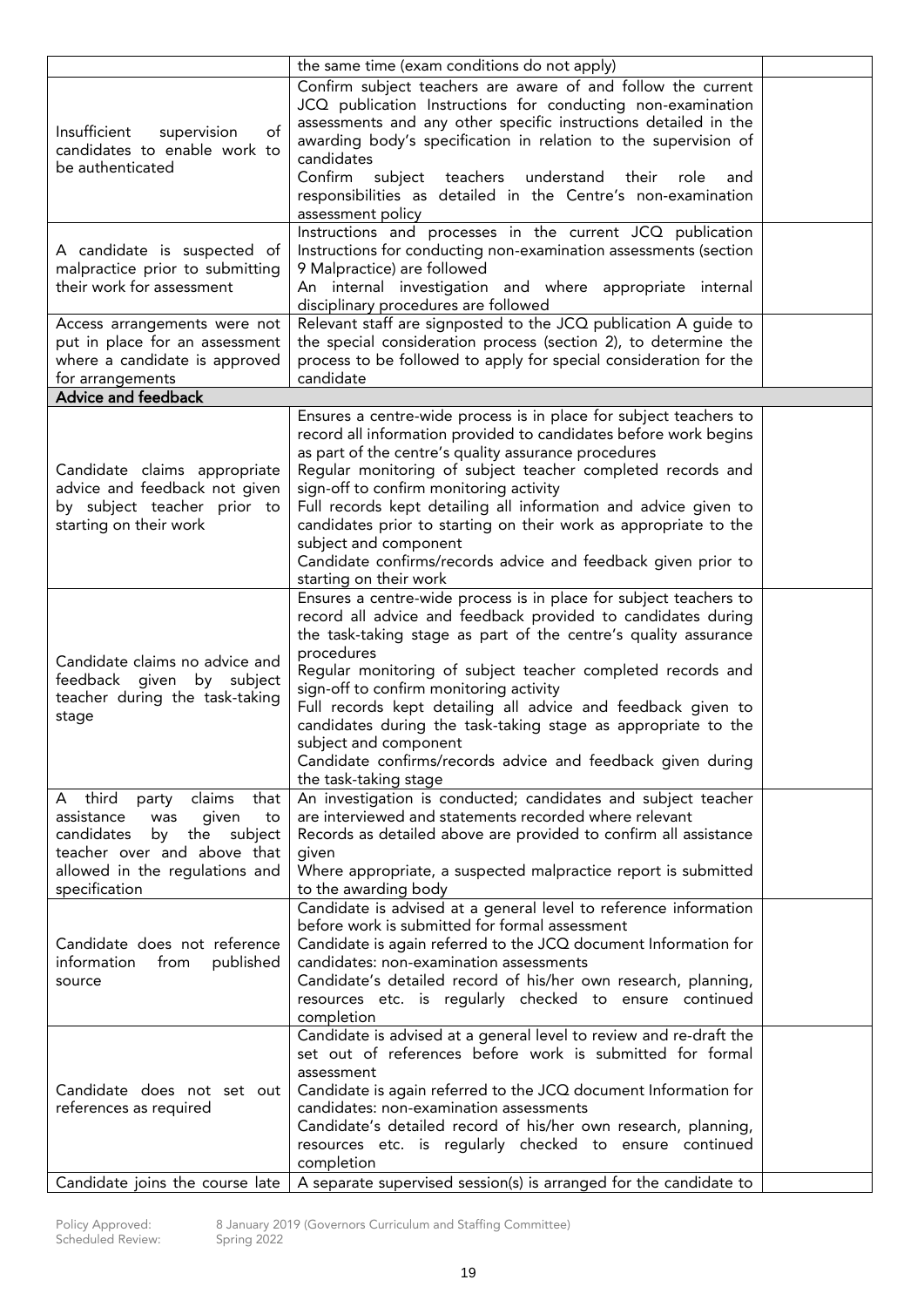| after formally supervised task<br>taking has started                                                                                                                        | catch up                                                                                                                                                                                                                                                                                                                                                                                                                                                                                                                                                                                                                                                                                                            |  |
|-----------------------------------------------------------------------------------------------------------------------------------------------------------------------------|---------------------------------------------------------------------------------------------------------------------------------------------------------------------------------------------------------------------------------------------------------------------------------------------------------------------------------------------------------------------------------------------------------------------------------------------------------------------------------------------------------------------------------------------------------------------------------------------------------------------------------------------------------------------------------------------------------------------|--|
| Candidate moves to another<br>centre during the course                                                                                                                      | Awarding body guidance is sought to determine what can be<br>done depending on the stage at which the move takes place                                                                                                                                                                                                                                                                                                                                                                                                                                                                                                                                                                                              |  |
| An excluded pupil wants to<br>complete<br>his/her<br>non-<br>examination assessment(s)                                                                                      | The awarding body specification is checked to determine if the<br>specification is available to a candidate outside mainstream<br>education<br>If so, arrangements for supervision, authentication and marking<br>are made separately for the candidate                                                                                                                                                                                                                                                                                                                                                                                                                                                             |  |
| <b>Resources</b>                                                                                                                                                            |                                                                                                                                                                                                                                                                                                                                                                                                                                                                                                                                                                                                                                                                                                                     |  |
| A candidate augments notes<br>and resources between formally<br>supervised sessions                                                                                         | Preparatory notes and the work to be assessed are collected in<br>and kept secure between formally supervised sessions<br>Where memory sticks are used by candidates, these are<br>collected in and kept secure between formally supervised<br>sessions<br>Where work is stored on the centre's network, access for<br>candidates is restricted between formally supervised sessions                                                                                                                                                                                                                                                                                                                                |  |
| candidate<br>fails<br>A<br>to<br>acknowledge sources on work<br>that is submitted for assessment                                                                            | Candidate's detailed record of his/her own research, planning,<br>resources etc. is checked to confirm all the sources used,<br>including books, websites and audio/visual resources<br>Awarding body guidance is sought on whether the work of the<br>candidate should be marked where candidate's detailed records<br>acknowledges sources appropriately<br>Where confirmation is unavailable from candidate's records,<br>awarding body guidance is sought and/or a mark of zero is<br>submitted to the awarding body for the candidate                                                                                                                                                                          |  |
| Word and time limits                                                                                                                                                        |                                                                                                                                                                                                                                                                                                                                                                                                                                                                                                                                                                                                                                                                                                                     |  |
| A candidate is penalised by the<br>awarding body for exceeding<br>word or time limits                                                                                       | Records confirm the awarding body specification has been<br>checked to determine if word or time limits are mandatory<br>Where limits are for guidance only, candidates are discouraged<br>from exceeding them<br>Candidates confirm/record any information provided to them on<br>word or time limits is known and understood                                                                                                                                                                                                                                                                                                                                                                                      |  |
| Collaboration and group work                                                                                                                                                |                                                                                                                                                                                                                                                                                                                                                                                                                                                                                                                                                                                                                                                                                                                     |  |
| Candidates have worked<br>in<br>groups where the awarding<br>body specification states this is<br>not permitted                                                             | Records confirm the awarding body specification has been<br>checked to determine if group work is permitted<br>Awarding body guidance sought where this issue remains<br>unresolved                                                                                                                                                                                                                                                                                                                                                                                                                                                                                                                                 |  |
| Authentication procedures                                                                                                                                                   |                                                                                                                                                                                                                                                                                                                                                                                                                                                                                                                                                                                                                                                                                                                     |  |
| A teacher has doubts about the<br>authenticity<br>of<br>the<br>work<br>submitted by a candidate for<br>internal assessment<br>Candidate<br>plagiarises<br>other<br>material | Records confirm subject staff have been made aware of the JCQ<br>document Teachers sharing assessment material and candidates'<br>work<br>Records confirm that candidates have been issued with the<br>current JCQ document Information for candidates: non-<br>examination assessments<br>Candidates confirm/record that they understand what they need<br>to do to comply with the regulations for non-examination<br>assessments as outlined in the JCQ document Information for<br>candidates: non-examination assessments<br>The candidate's work is not accepted for assessment<br>A mark of zero is recorded and submitted to the awarding body<br>Records confirm that candidates have been issued with the |  |
| Candidate does not sign their<br>authentication<br>statement/declaration<br>Subject teacher not available to<br>sign authentication forms                                   | current JCQ document Information for candidates: non-<br>examination assessments<br>Candidates confirm/record they understand what they need to<br>do to comply with the regulations as outlined in the JCQ<br>Information<br>for<br>candidates:<br>document<br>non-examination<br>assessments<br>Declaration is checked for signature before accepting the work<br>of a candidate for formal assessment<br>Ensures a centre-wide process is in place for subject teachers to<br>sign authentication forms at the point of marking candidates                                                                                                                                                                       |  |
|                                                                                                                                                                             |                                                                                                                                                                                                                                                                                                                                                                                                                                                                                                                                                                                                                                                                                                                     |  |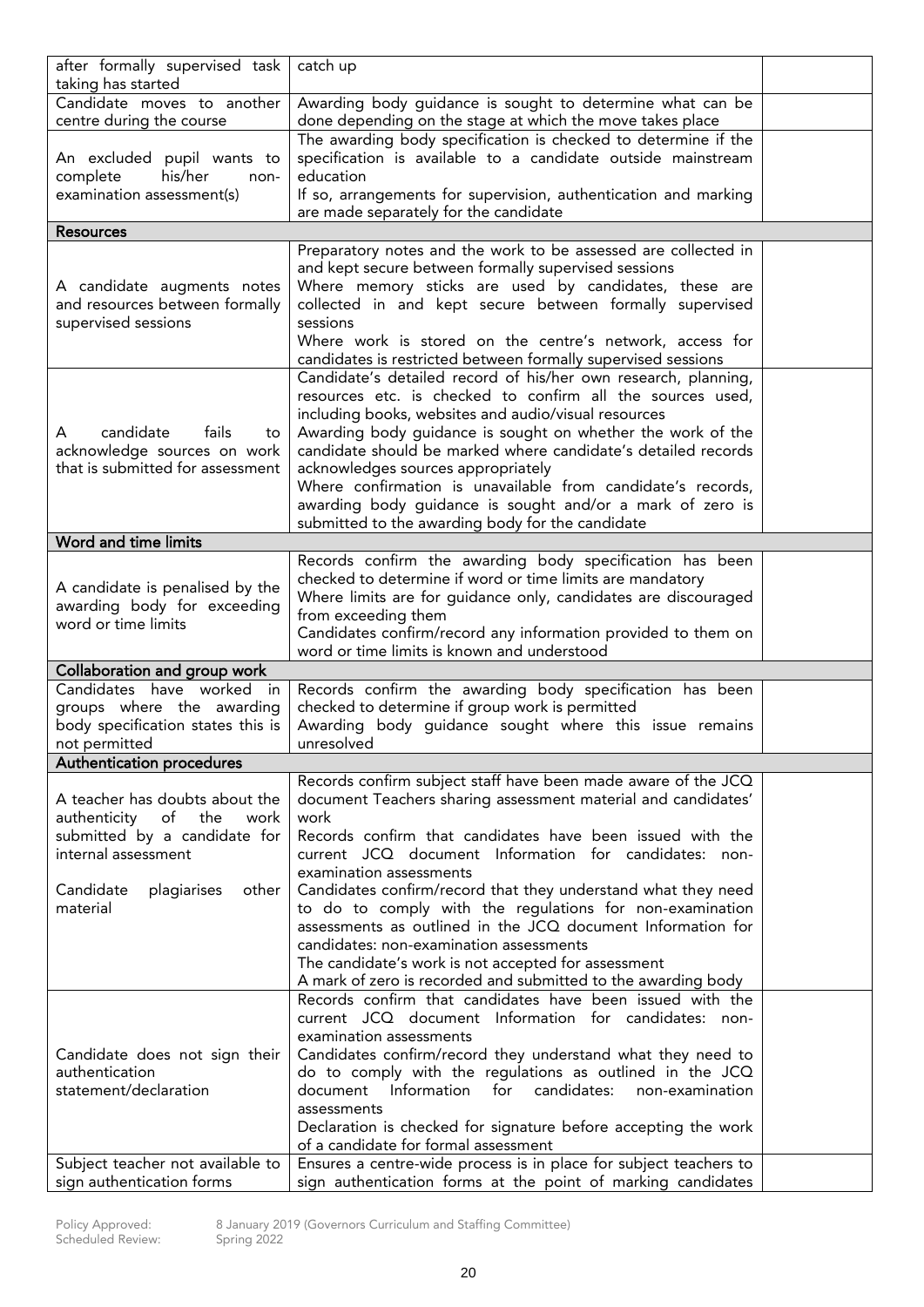|                                                                                                                                                         | work as part of the centre's quality assurance procedures                                                                                                                                                                                                                                                                                                                                    |  |
|---------------------------------------------------------------------------------------------------------------------------------------------------------|----------------------------------------------------------------------------------------------------------------------------------------------------------------------------------------------------------------------------------------------------------------------------------------------------------------------------------------------------------------------------------------------|--|
| Presentation of work                                                                                                                                    |                                                                                                                                                                                                                                                                                                                                                                                              |  |
| fully<br>Candidate<br>does<br>not<br>complete the awarding body's<br>cover sheet that is attached to<br>their worked submitted for<br>formal assessment | Cover sheet is checked to ensure it is fully completed before<br>accepting the work of a candidate for formal assessment                                                                                                                                                                                                                                                                     |  |
| Keeping materials secure                                                                                                                                |                                                                                                                                                                                                                                                                                                                                                                                              |  |
| Candidates<br>work<br>between<br>formal supervised sessions is<br>not securely stored                                                                   | Records confirm subject teachers are aware of and follow current<br>JCQ publication Instructions for conducting non-examination<br>assessments<br>Regular monitoring/internal audit ensures subject teacher use of<br>appropriate secure storage                                                                                                                                             |  |
| Adequate secure storage not<br>available to subject teacher                                                                                             | Records confirm adequate/sufficient secure storage is available<br>to subject teacher prior to the start of the course<br>Alternative secure storage sourced where required                                                                                                                                                                                                                  |  |
| Task marking - externally assessed components                                                                                                           |                                                                                                                                                                                                                                                                                                                                                                                              |  |
| A candidate is absent on the<br>day of the examiner visit for an<br>acceptable reason                                                                   | Awarding body guidance is sought to determine if alternative<br>assessment arrangements can be made for the candidate<br>If not, eligibility for special consideration is explored and a<br>request submitted to the awarding body where appropriate                                                                                                                                         |  |
| A candidate is absent on the<br>day of the examiner visit for an<br>unacceptable reason                                                                 | The candidate is marked absent on the attendance register                                                                                                                                                                                                                                                                                                                                    |  |
| Task marking - internally assessed components                                                                                                           |                                                                                                                                                                                                                                                                                                                                                                                              |  |
| A candidate submits little or no<br>work                                                                                                                | Where a candidate submits no work, the candidate is recorded<br>as absent when marks are submitted to the awarding body<br>Where a candidate submits little work, the work produced is<br>assessed against the assessment criteria and a mark allocated<br>appropriately; where the work does not meet any of the<br>assessment criteria a mark of zero is submitted to the awarding<br>body |  |
| A candidate is unable to finish<br>their<br>work<br>for<br>unforeseen<br>reason                                                                         | Relevant staff are signposted to the JCQ publication A guide to<br>the special consideration process (section 5), to determine<br>eligibility and the process to be followed for shortfall in work                                                                                                                                                                                           |  |
| The work of a candidate is lost<br>or damaged                                                                                                           | Relevant staff are signposted to the JCQ publication Instructions<br>for conducting non-examination assessments (section 8), to<br>determine eligibility and the process to be followed for lost or<br>damaged work                                                                                                                                                                          |  |
| Candidate<br>malpractice<br>is<br>discovered                                                                                                            | Instructions and processes in the current JCQ publication<br>Instructions for conducting non-examination assessments (section<br>9 Malpractice) are followed<br>Investigation and reporting procedures in the current JCQ<br>Suspected Malpractice in Examinations<br>publication<br>and<br>Assessments are followed<br>Appropriate internal disciplinary procedures are also followed       |  |
| A teacher marks the work of<br>his/her own child                                                                                                        | A conflict of interest is declared by informing the awarding body<br>that a teacher is teaching his/her own child at the start of the<br>course<br>Marked work of said child is submitted for moderation whether<br>part of the sample requested or not                                                                                                                                      |  |
| An extension to the deadline<br>for submission of marks is<br>required for a legitimate reason                                                          | Awarding body is contacted to determine if an extension can be<br>granted<br>Relevant staff are signposted to the JCQ publication A guide to<br>the special consideration process (section 5), to determine<br>eligibility and the process to be followed for non-examination<br>assessment extension                                                                                        |  |
| After submission of marks, it is<br>discovered that the wrong task<br>was given to candidates                                                           | Awarding body is contacted for guidance<br>Relevant staff are signposted to the JCQ publication A guide to<br>the special consideration process (section 2), to determine<br>eligibility and the process to be followed to apply for special<br>consideration for candidates                                                                                                                 |  |